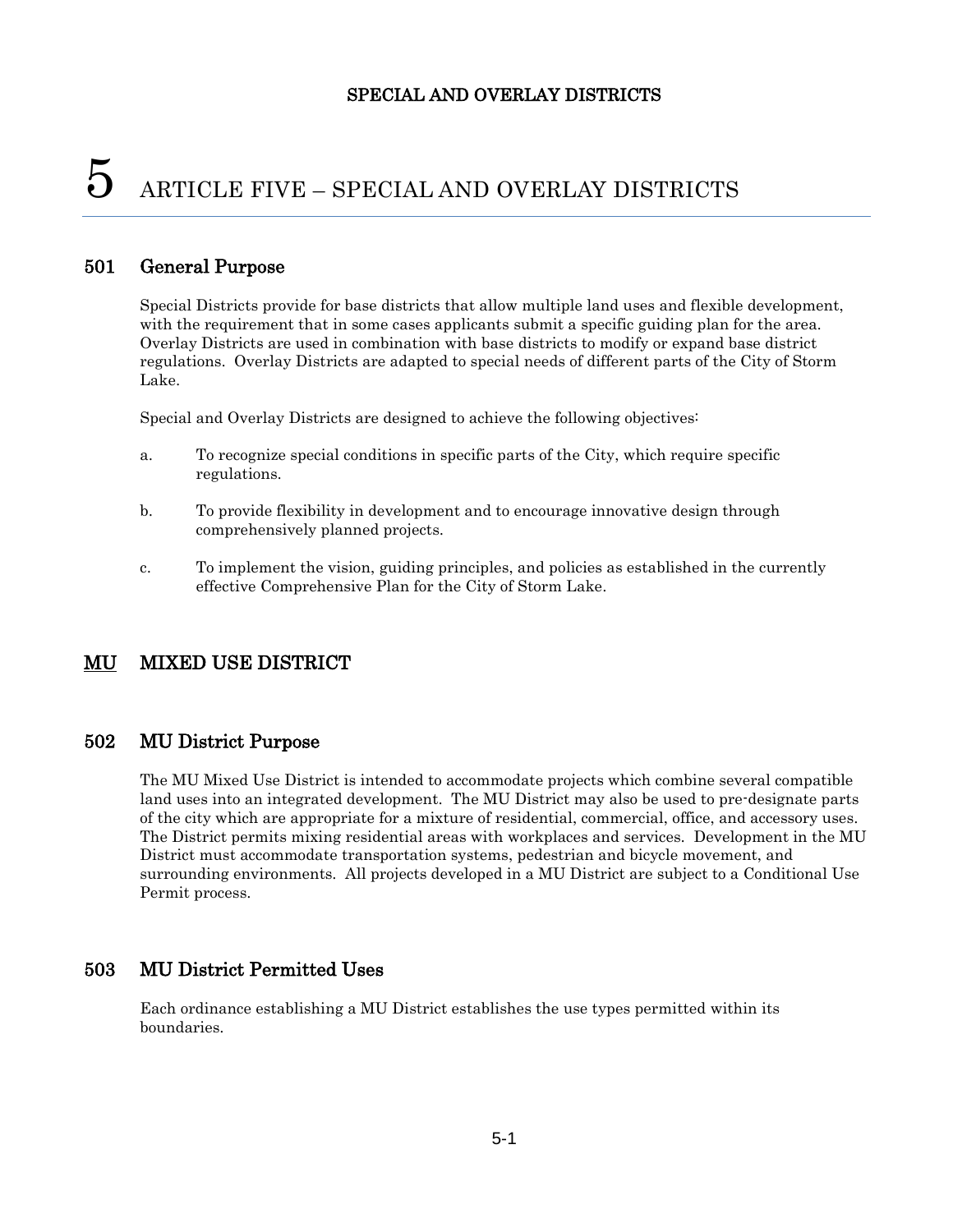## 504 MU District Site Development Regulations

- a. The minimum area of any MU District is 2.75 acres.
- b. Prior to the issuance of any building permits or other authorization, all projects in the MU District shall receive approval by the City Council, following a recommendation by the Planning and Zoning Commission. This approval may be granted for a specific plan for the development of a MU District in lieu of a plan for individual projects, provided that any subsequent developments are consistent with the specific plan.
- c. Applications for approval must contain at a minimum the following information:
	- 1. A detailed site map, including:
		- (a) a boundary survey
		- (b) site dimensions
		- (c) contour lines at no greater than two foot intervals
		- (d) adjacent public rights of way, transportation routes, and pedestrian or bicycle systems
		- (e) description of adjacent land uses
		- (f) utility service to the site and easements through the site
		- (g) description of other site features, including drainage, soils, environmental issues, or other considerations that may affect development
	- 2. A development plan, including:
		- (a) a site layout, including the location of proposed buildings, parking, open space, and other facilities
		- (b) location, capacity, and conceptual design of parking facilities
		- (c) description of the use of individual buildings
		- (d) description of all use types to be included in the project or area, and maximum floor area devoted to each general use
		- (e) maximum height of buildings
		- (f) schematic location and design of open space on the site, including a landscaping plan
		- (g) vehicular and pedestrian circulation plan, including relationship to external transportation systems
		- (h) schematic building elevations and sections if required to describe the project
		- (i) grading plans
		- (j) proposed sewer and utility improvements
		- (k) location, sizes, and types of all proposed signage
	- 3. Specific proposed development regulations for the project, including:
		- (a) the specific use types permitted within the proposed district
		- (b) maximum floor area ratios
		- (c) front, side, and rear yard setbacks
		- (d) maximum height
		- (e) maximum building and impervious coverage
		- (f) design standards applicable to the project
	- 4. A traffic impact analysis, if required by the City
	- 5. A storm sewer and runoff control plan for the project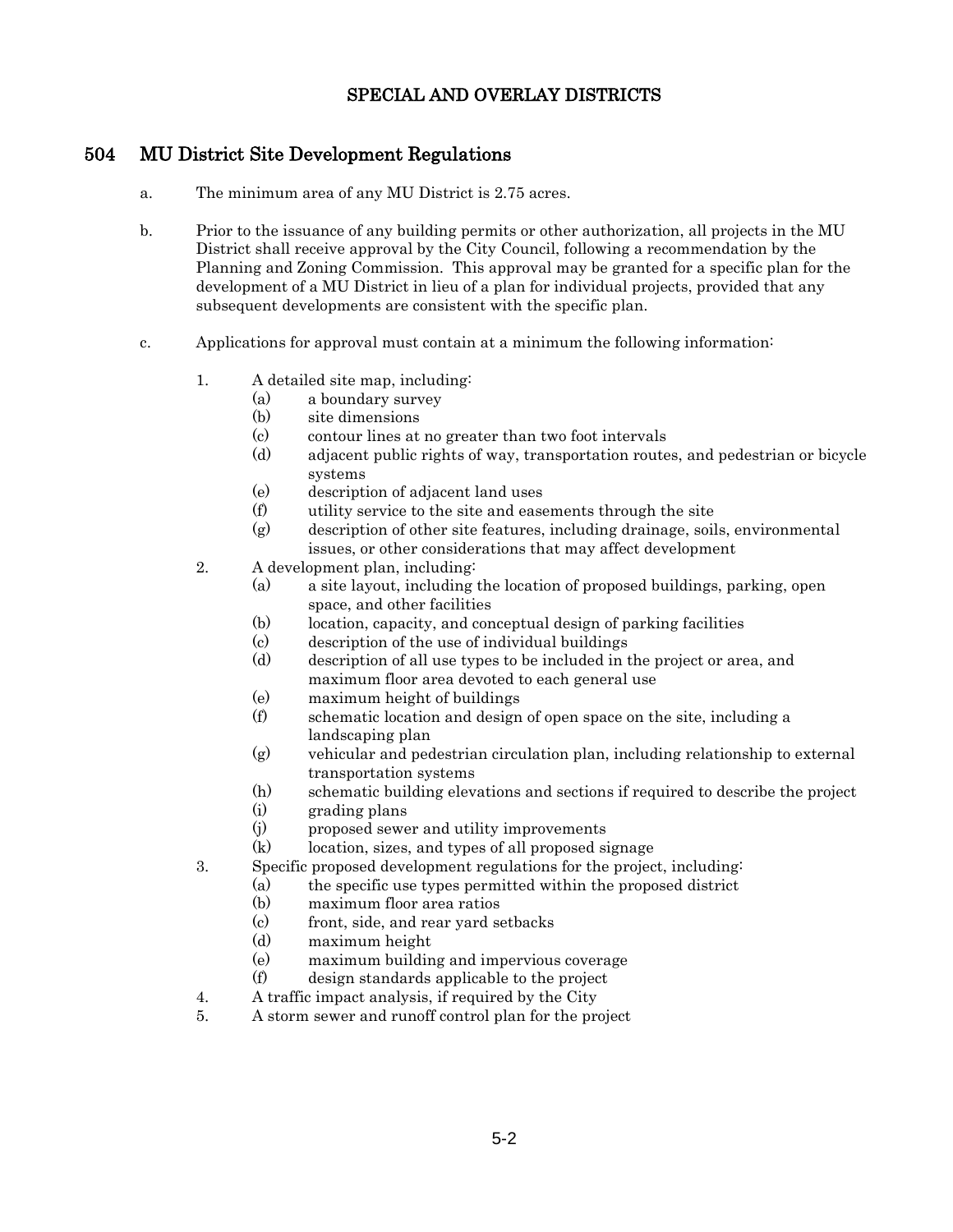#### 505 MU District Amendments

The Zoning Administrator is authorized at his/her discretion to approve amendments to an approved development plan, provided that:

- a. A written request is filed with the Zoning Administrator, along with information specifying the exact nature of the proposed amendment.
- b. The amendment is consistent with the provisions of this section.
- c. The amendment does not alter the approved site regulations of the development plan and does not materially alter other aspects of the plan, including traffic circulation, mixture of use types, and physical design.
- d. Any amendment not conforming to these provisions shall be submitted to the Planning and Zoning Commission and City Council for action.

#### 506-9 Reserved

## PUD PLANNED UNIT DEVELOPMENT DISTRICT

#### 510 PUD District Purpose

The PUD Planned Unit Development Overlay District is intended to provide flexibility in the design of planned projects; to permit innovation in project design that incorporates open space and other amenities; and to insure compatibility of developments with the surrounding urban environment. The PUD District may be used in combination with any base district specified in this Ordinance. The PUD District, which is adopted by the City Council with the recommendation of the Planning and Zoning Commission, assures specific development standards for each designated project.

## 511 PUD District Permitted Uses

Uses permitted in a PUD Overlay District are those permitted in the underlying base district. A PUD also may be combined with a MU Mixed Use District to allow a combination of use types not anticipated by conventional base districts.

#### 512 PUD District Site Development Regulations

Site Development Regulations are developed individually for each Planned Unit Development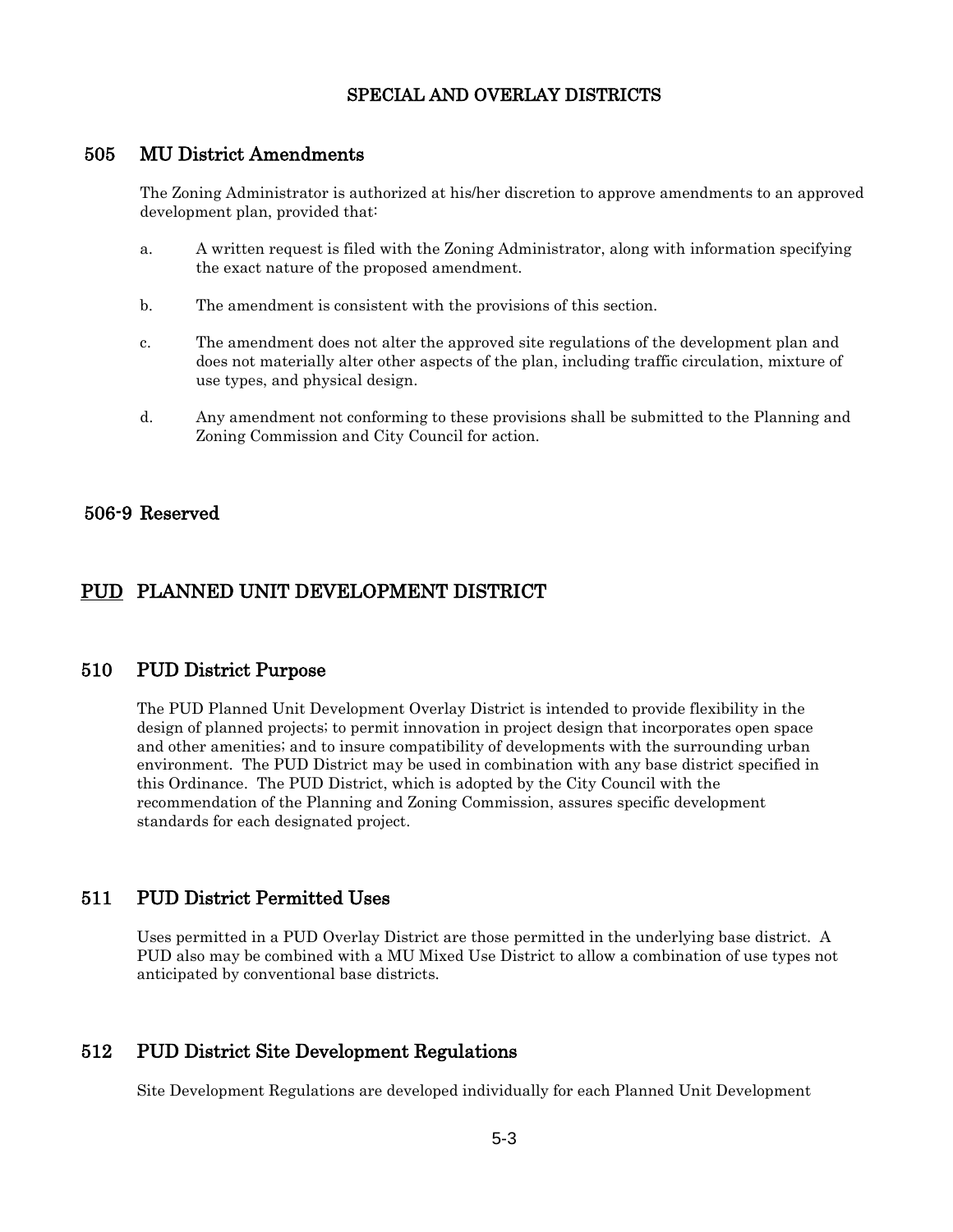District but must comply with minimum or maximum standards established for the base district, with the following exceptions:

- a. The minimum site area for application of a PUD overlay district shall be 2.75 acres.
- b. Lot area and lot width are not restricted, provided that the maximum density allowed for each base district is not exceeded. Maximum density shall be determined by preparing a yield plan. A yield plan shall consist of a feasible development concept that applies the base regulations of the applicable base zoning district.
- c. Residential use types may be combined within a PUD district provided that the development as a whole complies with the maximum density permitted under the base zoning district.
- d. Density Bonuses shall be considered through the PUD process for projects that achieve desirable community goals and policies established in the Comprehensive Plan. Bonuses shall be awarded based on the total number of units allowed as demonstrated in the yield plan rounded down to a whole number. (i.e. A yield plan that results in a total of 20 to 29 units with a density bonus of 10% would yield two additional bonus units.) Bonuses shall be awarded as follows:
	- 1. A 20% bonus for the preservation of contiguous open space. The open space preserved must be equal to or greater than 20% of the net developable project area. Open space areas shall include natural features, drainage corridors and buffers, woodlands, trail corridors, or other lands acceptable to the City. Open space shall NOT include remnant open space areas that are left over from irregular sized development parcels, required park dedication or undevelopable land areas such as floodways or wetlands. Allowable open space uses include:
		- (a) Open fields (not used for commercial crop production)
		- (b) Nature preserves/habitat
		- (c) Park
		- (d) Community Gardens
		- (e) Buffers to wetlands or drainage corridors
		- (f) Public service needs (well field, emergency management systems, etc…)
	- 2. A 10% bonus for preservation and interpretation of important historical/cultural resources. To achieve the bonus, applicants must integrate historical/cultural interpretive elements into development projects. This may be done through development signage or monuments, preservation of historic structures, public art, interpretive plaques or other approved method.
	- 3. A 20% bonus for integration of alternative stormwater management practices that incorporate educational interpretation, rainwater reuse/recycling rainwater treatment and groundwater recharge.
	- 4. A 10% bonus for incorporation of alternative energy systems that are applied across the entire development project including such strategies as solar power, wind power, closed loop system geothermal, or other system as approved by the City.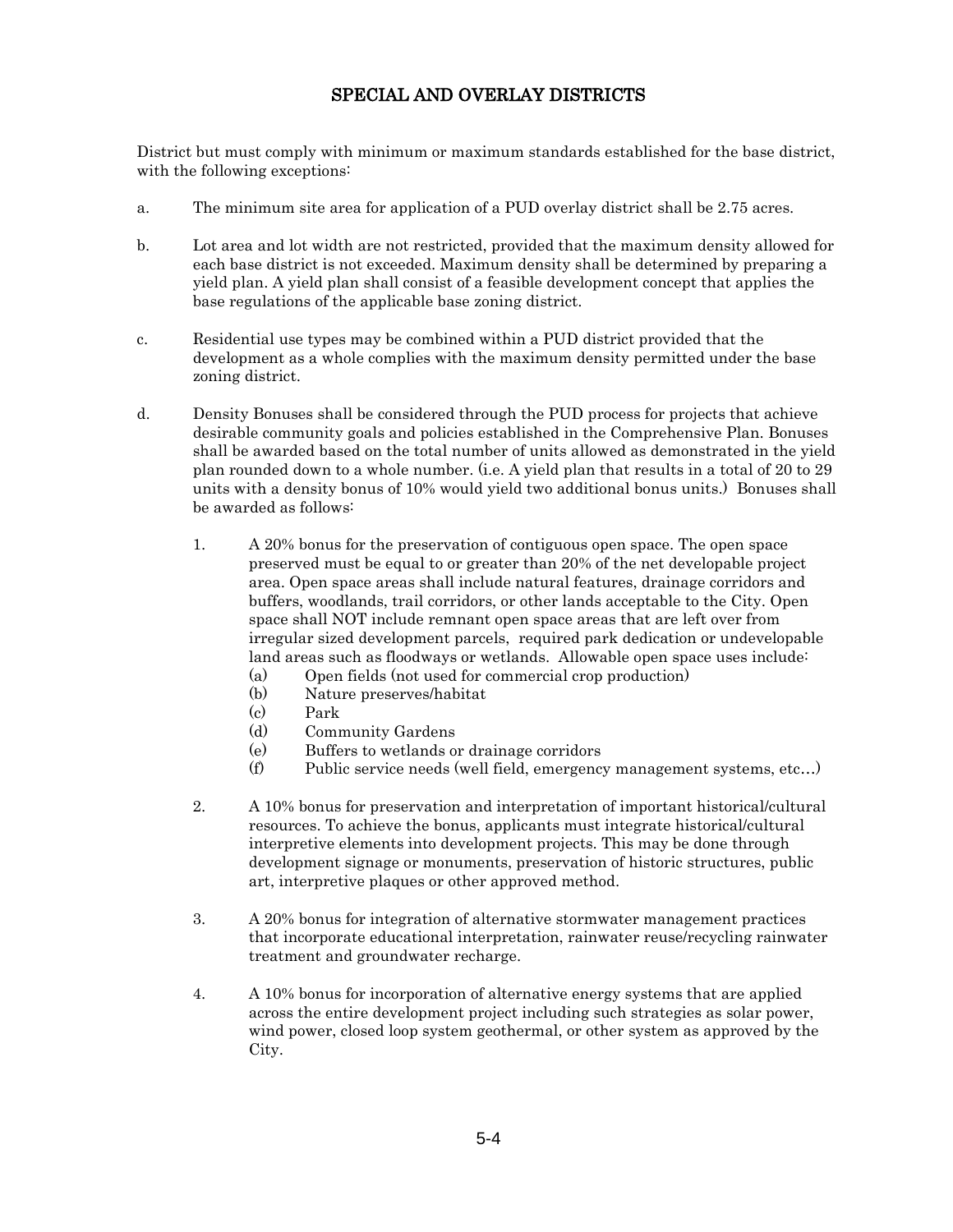5. A 20% bonus for incorporation of mixed income housing development. A development project that includes a ratio of between 1 housing unit of affordable housing (affordable to residents whose household income is at or below 80% of the Buena Vista County Household Median Income) for every 5 to 7 units of market rate housing.

A long term maintenance plan that establishes a sustainable program for care and funding of the additional site feature as defined in  $512(d)(2)$  shall be included in the PUD developer's agreement and shall be agreed to by the applicant and the City. Ownership and or preservation of land areas through application of density bonuses shall be agreed to within the PUD developer's agreement.

- e. Maximum building coverage shall be the smaller of the allowed building coverage in the base district, or 60 percent.
- f. A maximum cumulative density bonus for any development proposal or project shall not exceed 30%.

# 513 PUD District Access to Public Streets

Each PUD District must abut a public street for at least 50 feet and gain access from that street.

## 514 PUD District Application Process

#### a. Development Agreement

The application for a Planned Unit Development District shall include a Development Agreement containing the following information:

- 1. A tract map, showing site boundaries, street lines, lot lines, easements, and proposed dedications or vacations.
- 2. A land use plan designating specific uses for the site and establishing site development regulations, including setback height, building coverage, impervious coverage, density, and floor area ratio requirements.
- 3. A site development and landscaping plan, showing building locations, or building envelopes; site improvements; public or common open spaces; community facilities; significant visual features; and typical landscape plans.
- 4. A circulation plan, including location of existing and proposed vehicular and pedestrian, facilities and location and general design of parking and loading facilities.
- 5. Schematic architectural plans and elevations sufficient to indicate a building height, bulk, materials, and general architectural design.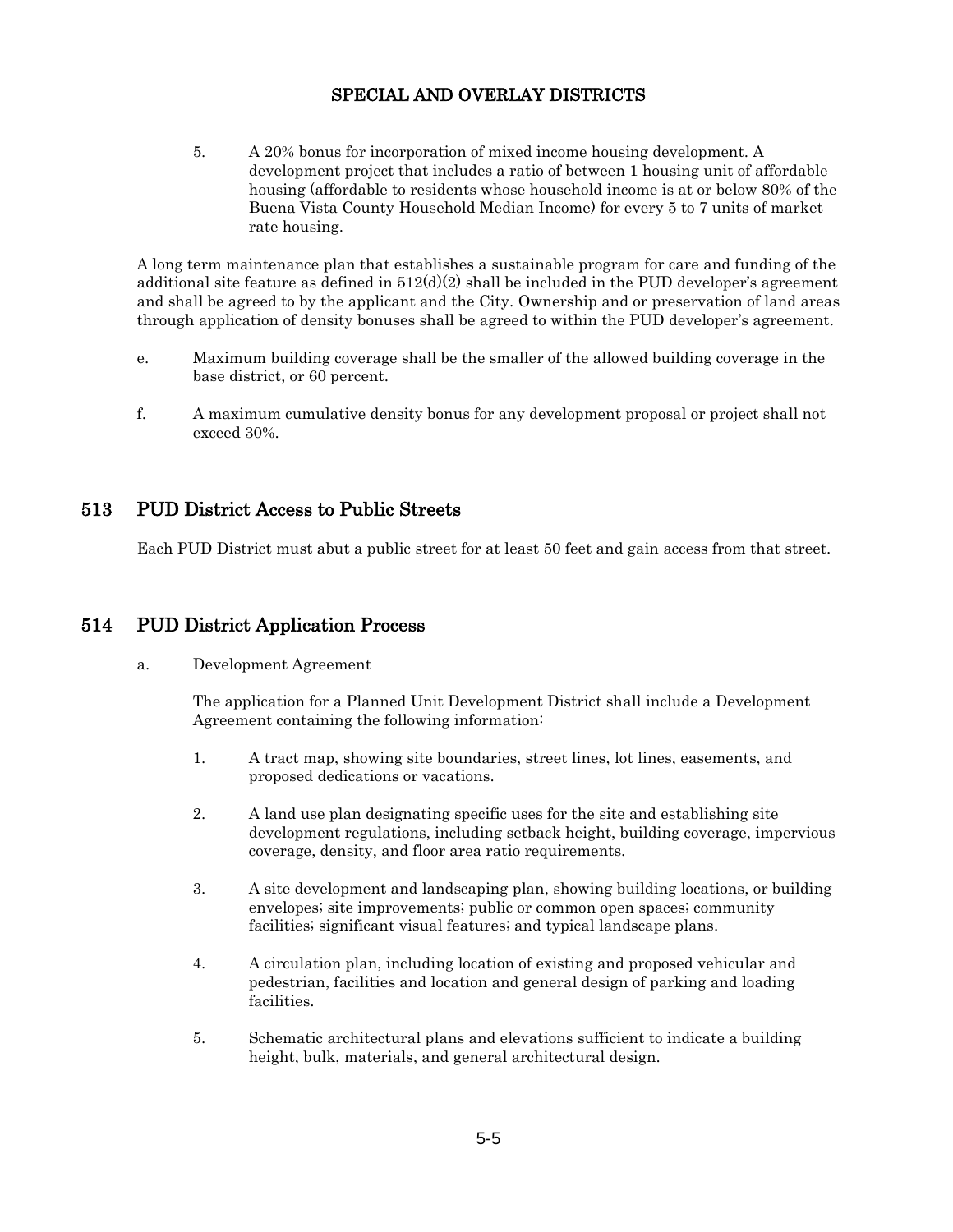- 6. A statistical summary of the project, including gross site area, net site area, number of housing units by type, gross floor area of other uses, total amount of parking, and building and impervious surface percentages.
- 7. A storm sewer and runoff control plan for the project.
- 8. A site civil engineering plan showing adequate provisions for municipal sanitary sewer connections and municipal potable water system connections.
- 9. A utility plan showing all other private utility locations including such items as gas, electric, cable and phone.
- 10. A phasing plan establishing a logical sequence of development activities and associated timeline.
- 11. A written report that establishes:
	- (a) Purpose of the PUD and consistency with the current Comprehensive Plan;
	- (b) development regulations that differ from standard regulations including lot sizes, lot dimensions, setbacks, site coverage, bulk standards, parking, and other site development regulations;
	- (c) developer covenants that establish management and maintenance commitments to common and open space areas, development of homeowners associations, commitments to infrastructure improvement completion;
	- (d) provision of density bonuses and adherence to density bonus criteria

Collectively, the information outlined in items 1 through 10 shall constitute the Development Agreement. This agreement shall be drafted in a form suitable to the City Attorney and shall be adopted by ordinance and used to implement individual development applications. The zoning administrator may waive requirements for information or may request additional information if deemed appropriate and necessary in order to fully evaluate the proposed projects' suitability and impacts. This agreement would be fully executed by the developer and the city and recorded with the Buena Vista County Recorder and the City Clerk.

## 515 PUD District Adoption of District

- a. The Planning and Zoning Commission and City Council shall review and evaluate each Planned Unit Development application. The City may impose reasonable conditions, as deemed necessary to ensure that a PUD shall be compatible with adjacent land uses, will not overburden public services and facilities and will not be detrimental to public health, safety and welfare.
- b. The Planning and Zoning Commission, after proper notice, shall hold a public hearing and act upon each application.
- c. The Planning and Zoning Commission may recommend amendments to PUD district applications.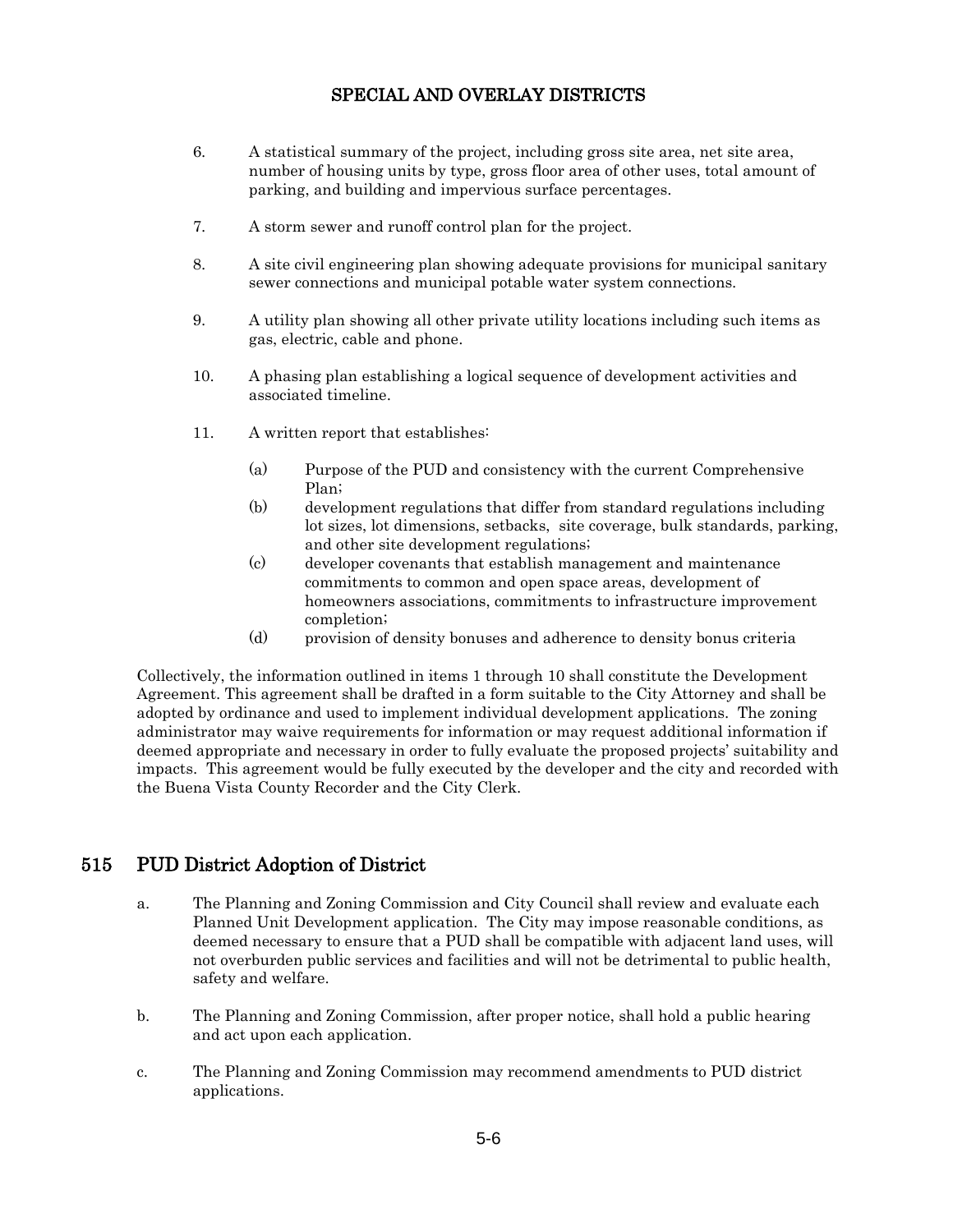- d. The recommendation with appropriate findings of the Planning and Zoning Commission shall be transmitted to the City Council for final action.
- e. An Ordinance adopting a Planned Unit Development Overlay Zoning District shall require a favorable simple majority of the City Council for approval.
- f. Upon approval by the City Council, the Development Plan shall become a part of the Ordinance creating or amending the PUD District. All approved plans shall be filed with the City Clerk and recorded at the Buena Vista County Recorder's office.

#### 516 PUD District Amendment Procedure

Major amendments to the Development Plan must be approved according to the same procedure set forth in Section 515.

#### 517 Termination of PUD District

If no substantial development has taken place in a Planned Unit Development District for three years following approval of the District, the Planning and Zoning Commission shall reconsider the zoning of the property and may, on its own motion, initiate an application for rezoning the property reverting it back to the zoning designation that existed prior to the PUD District Application.

#### 518-9 Reserved

#### HD HISTORIC DISTRICT

#### 520 HD District Purpose

The HD Historic Overlay District enables the adoption of special performance and development standards in combination with site development regulations of a base district for areas of special historical or architectural significance within the City of Storm Lake. The District recognizes the importance of historically and architecturally significant districts to the character of Storm Lake and provides for their conservation.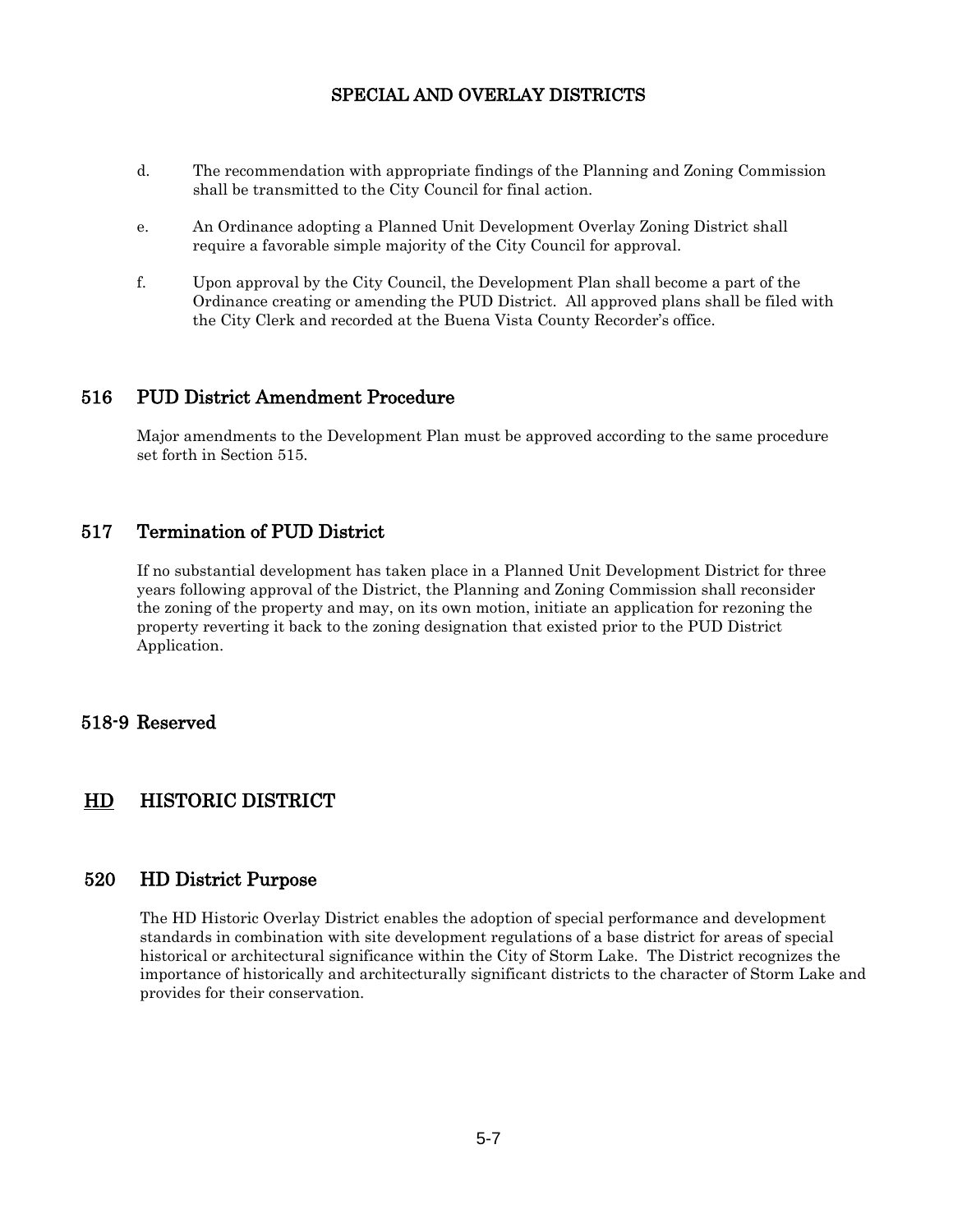## 521 HD District Procedure for Adoption

- a. Proposal: The creation of an HD Historic Overlay District may be initiated by the Planning and Zoning Commission; the City Council; or by petition of the owner or owners of 51% of the property area within the proposed district.
- b. Requirements for Application: An application for the creation of an HD Overlay District must include:
	- 1. A statement describing the proposed district's special historical or architectural characteristics and stating the reasons for proposal of the district
	- 2. A map indicating the boundaries of the proposed HD Overlay District, specifying the base district(s) included within these boundaries.
	- 3. An inventory of the buildings or historically important sites located within the boundaries of the proposed district.
	- 4. Supplemental site development regulations, design criteria, and performance standards that apply to the proposed district.

## 522 HD District Adoption of District

- a. The Planning and Zoning Commission and City Council shall review and evaluate each HD Overlay District application.
- b. The Planning and Zoning Commission, after proper notice, shall hold a public hearing and act upon each application.
- c. The Planning and Zoning Commission may recommend amendments to HD district applications.
- d. The recommendation of the Planning and Zoning Commission shall be transmitted to the City Council for final action.
- e. The Ordinance adopting the HD District shall include a statement of purpose, a description of district boundaries, and a list of supplemental site development regulations and performance standards.
- f. An Ordinance adopting an HD Overlay District shall require a favorable vote of a simple majority of the City Council for approval.
- g. Upon approval by the City Council, each HD Overlay District shall be shown on the Zoning Map, identified sequentially by order of enactment and referenced to the enacting Ordinance.
- h. Any protest against an HD Overlay District shall be made and filed as provided by Iowa State Statutes.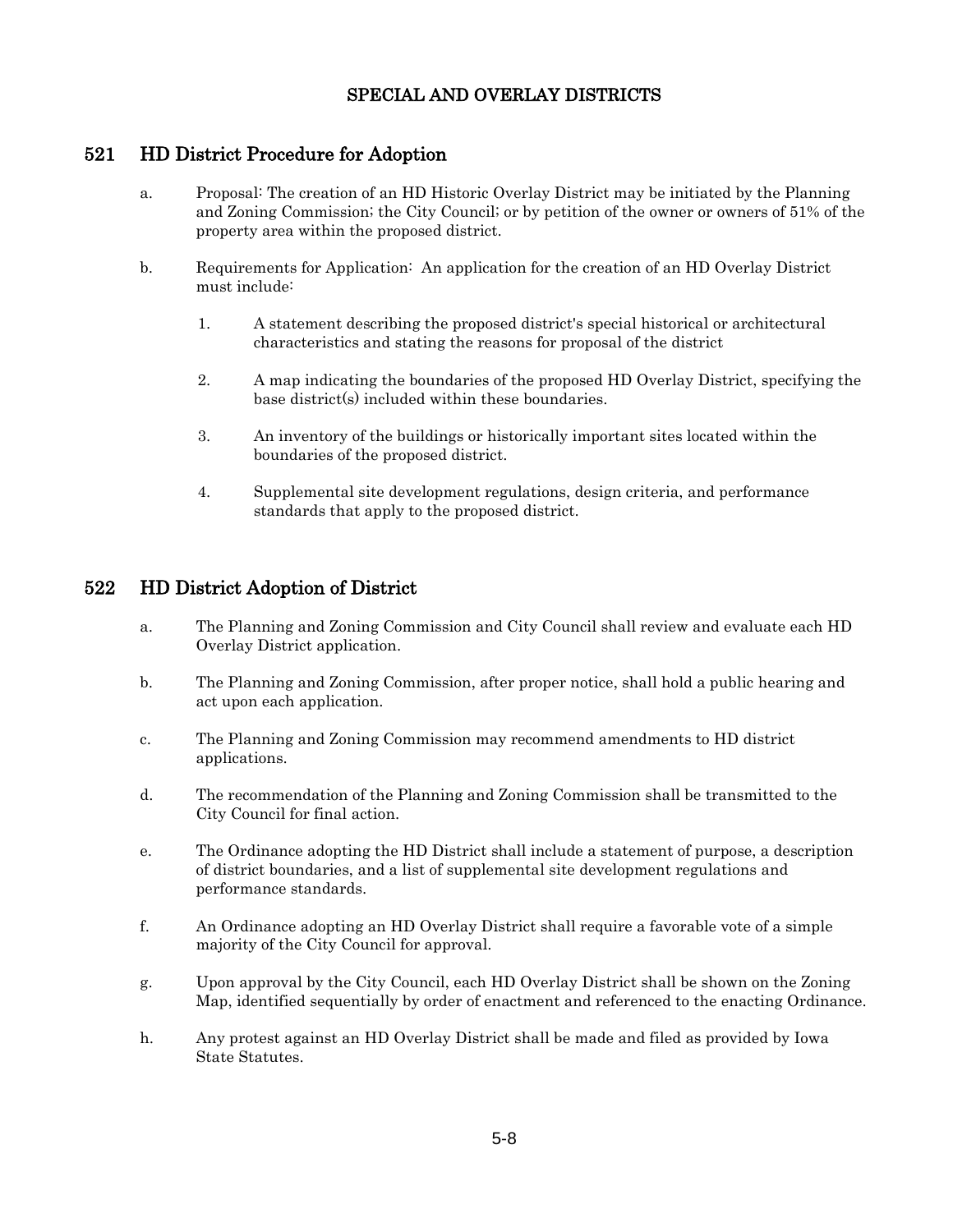## 523 HD District Developments and Building Permits within an HD District

- a. All plans for development within an HD District shall be reviewed by the Storm Lake Design Review Board. This Board shall be composed of seven members, ideally composed of one architect, one historian, one artist, and four members of the community at large. The Design Review Board shall be recommended by the Mayor and approved by the City Council.
- b. Prior to the issuance of any building permits or other authorization for development, all projects requiring a building or development in the HD District shall be reviewed by the Design Review Board in a public hearing following proper notice, for consistency with the design criteria of the HD District and determined to be consistent with the regulations of the district. The City shall not issue a building permit, certificate of occupancy, or other permit for a building, structure, or use within an HD District unless it is in compliance with the approved site development regulations for the HD District, or any approved amendments.
- c. A denial of a project in an HD District by the Design Review Board may be appealed to the Board of Adjustment.

#### 524-529 Reserved

## IR INDUSTRIAL REUSE DISTRICT

#### 530 IR District Purpose

The IR Industrial Reuse Overlay District enables the reuse of large commercial buildings within selected commercial areas for high quality industrial uses, which have extremely limited external effects on neighboring properties. The District is intended to assure that all major building resources in Storm Lake are put into productive use that strengthens the economy of the community and the region. However, it also provides regulations, which control the effects of such developments on neighboring properties.

## 531 IR District Procedure for Adoption

- a. Proposal: The creation of an IR Industrial Reuse Overlay District may be initiated by the Planning and Zoning Commission or the City Council. The IR District may be used only in combination with a CC Community Commercial zoning district.
- b. Requirements for Application: An application for the creation of an IR Overlay District must include:
	- 1. A map indicating the boundaries of the proposed IR Overlay District, specifying the base district(s) included within these boundaries.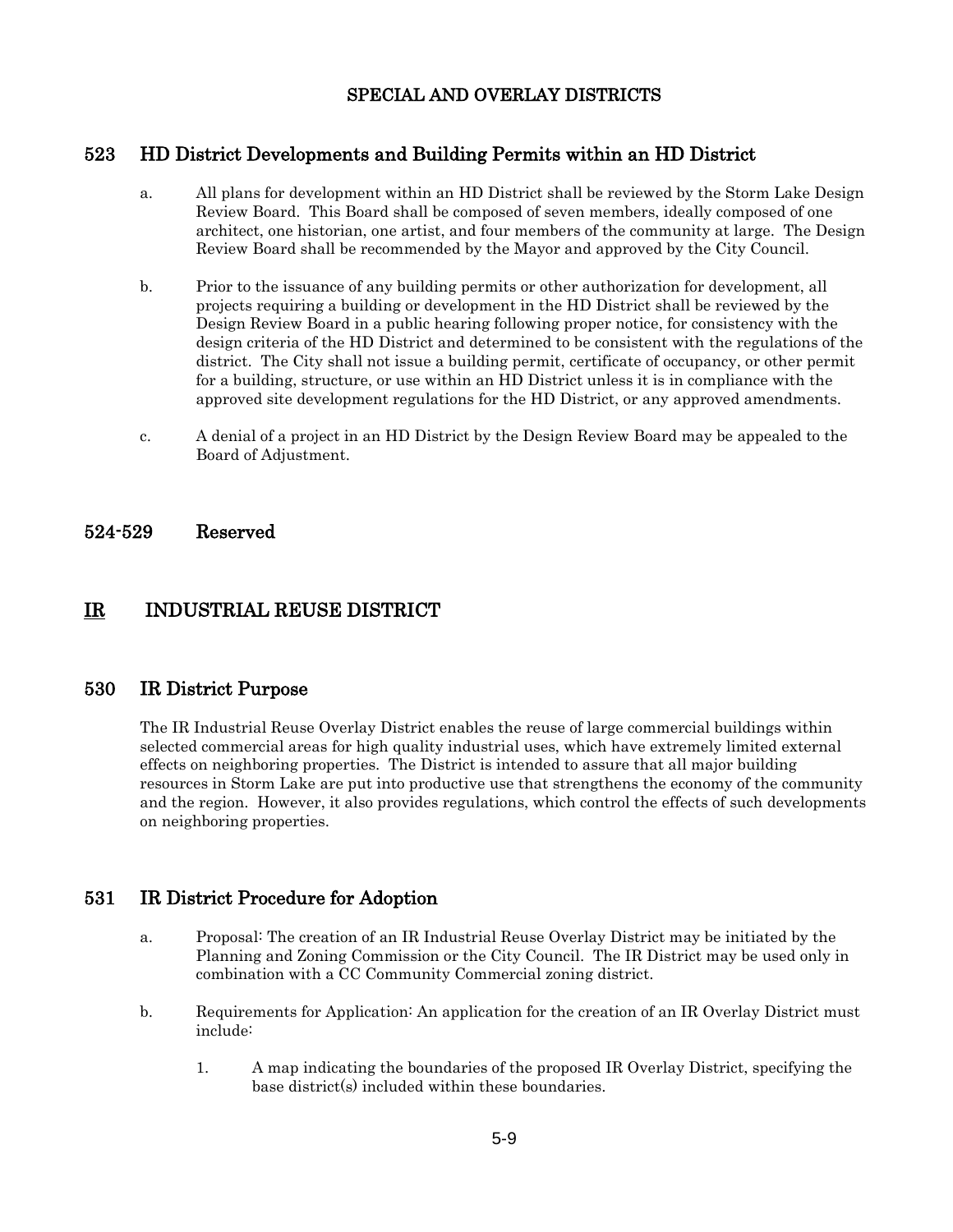2. An inventory of the buildings located within the boundaries of the proposed district.

## 532 IR District Adoption of District

- a. The Planning and Zoning Commission and City Council shall review and evaluate each IR Overlay District application.
- b. The Planning and Zoning Commission, after proper notice, shall hold a public hearing and act upon each application.
- c. The Planning and Zoning Commission may recommend amendments to IR district applications.
- d. The recommendation with appropriate findings of the Planning and Zoning Commission shall be transmitted to the City Council for final action.
- e. The Ordinance adopting the IR District shall include a statement of purpose, a description of district boundaries, and a list of supplemental site development regulations and performance standards.
- f. An Ordinance adopting an IR Overlay District shall require a favorable vote of a simple majority of the City Council for approval.
- g. Upon approval by the City Council, each IR Overlay District shall be shown on the Zoning Map, identified sequentially by order of enactment and referenced to the enacting Ordinance.

# 533 IR District Development Standards within an IR Overlay District

- a. Within an IR Industrial Reuse Overlay District, a building with a gross floor area of 20,000 square feet or above may be used for the following use types in addition to those permitted by the base district:
	- Custom Manufacturing
	- Light Industry
	- Warehousing
- b. All development within an IR Overlay District is governed by the site development regulations for the base district. In addition, any use of buildings for industrial use types must comply with the following additional site development regulations:
	- 1. No outdoor storage of any type may occur on the site. All storage must be located within enclosed structures.
	- 2. Mandatory buffer yards shall be provided between industrial use types and other land uses. A minimum buffer yard of 50-feet shall be provided between an industrial use type and neighboring residential or agricultural land uses. A minimum buffer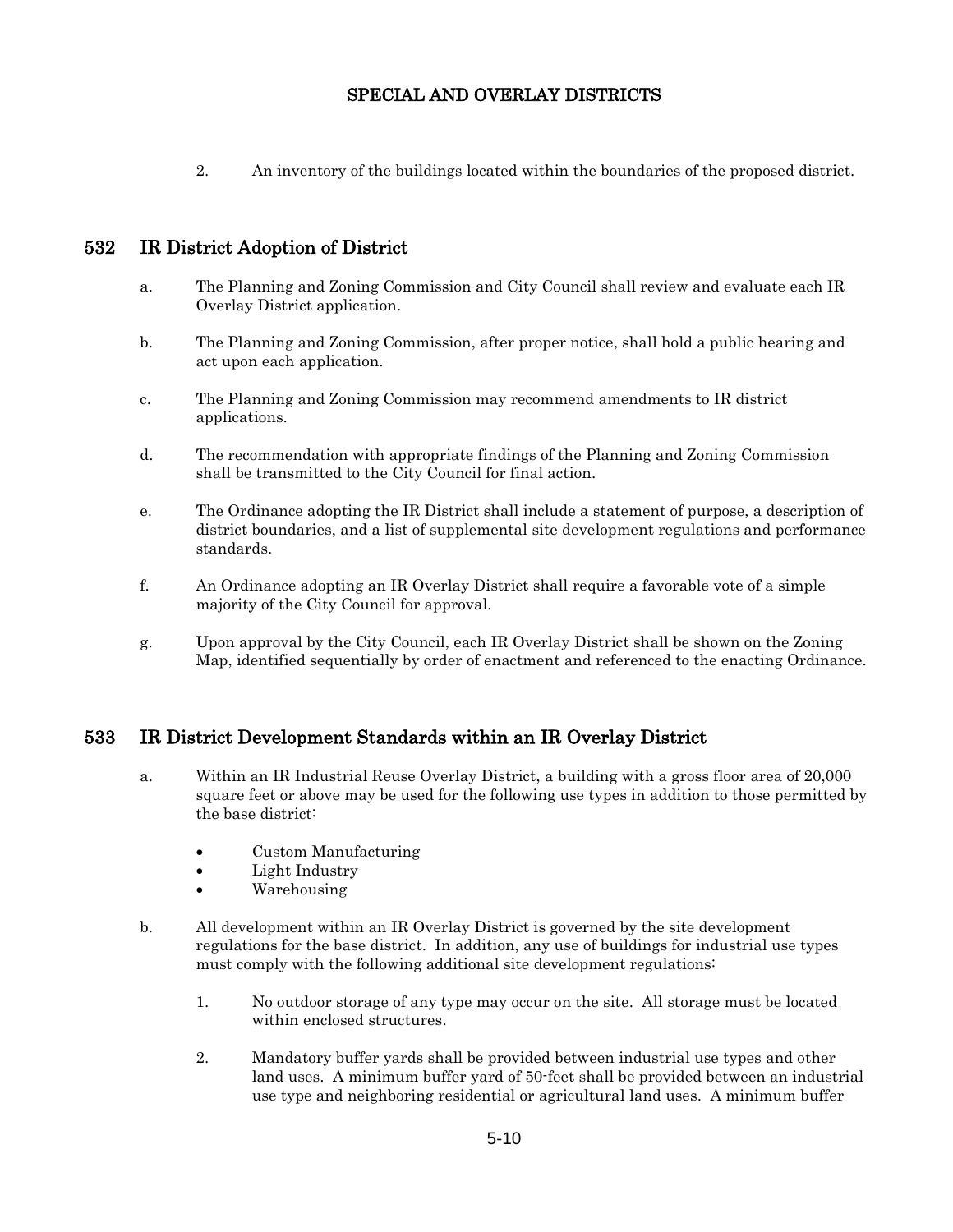yard of 20-feet shall be provided between an industrial use type and any other neighboring use. Landscaping of buffer yards shall be implemented as required by Article 8 of this Ordinance.

- 3. No measurable environmental effects shall exist at the property lines of the proposed industrial use. These include odors, noise, industrial emissions, or glare.
- 4. The City Council may establish additional site development regulations to govern development within an IR Industrial Reuse Overlay District.

#### 534 IR District Building Permits

- a. The Zoning Administrator shall review all building or development permits within an IR Overlay District. Building or other development permits issued by the City in an IR District shall be consistent with the regulations adopted for the IR Overlay District.
- b. Any denial of a building or development permit by the Zoning Administrator may be appealed to the Board of Adjustment.

#### 535-539 Reserved

## GD GATEWAY DISTRICT

#### 540 Gateway Overlay District Purpose

Gateway corridors form the "front door" to the community and create an image and identity for the city. Development within gateway corridors provide first impressions when entering the city and last impressions when leaving the City. Consistent with the vision, guiding principles and policies of the Comprehensive Plan, the gateway overlay district is intended to establish a standard for site and building development on highly visible gateway corridors. As a whole, the massing and details of the buildings and site landscaping amenities shall be the dominant visible features from the street, and not parking. The standards shall apply to all properties that fall within the gateway district overlay. All other standards within the zoning code apply; however, where there is a conflict between the zoning ordinance and these special requirements, these special requirements shall take precedence.

#### 541 Permitted Uses

Permitted uses within the GD overlay district shall be governed by the underlying base zoning district.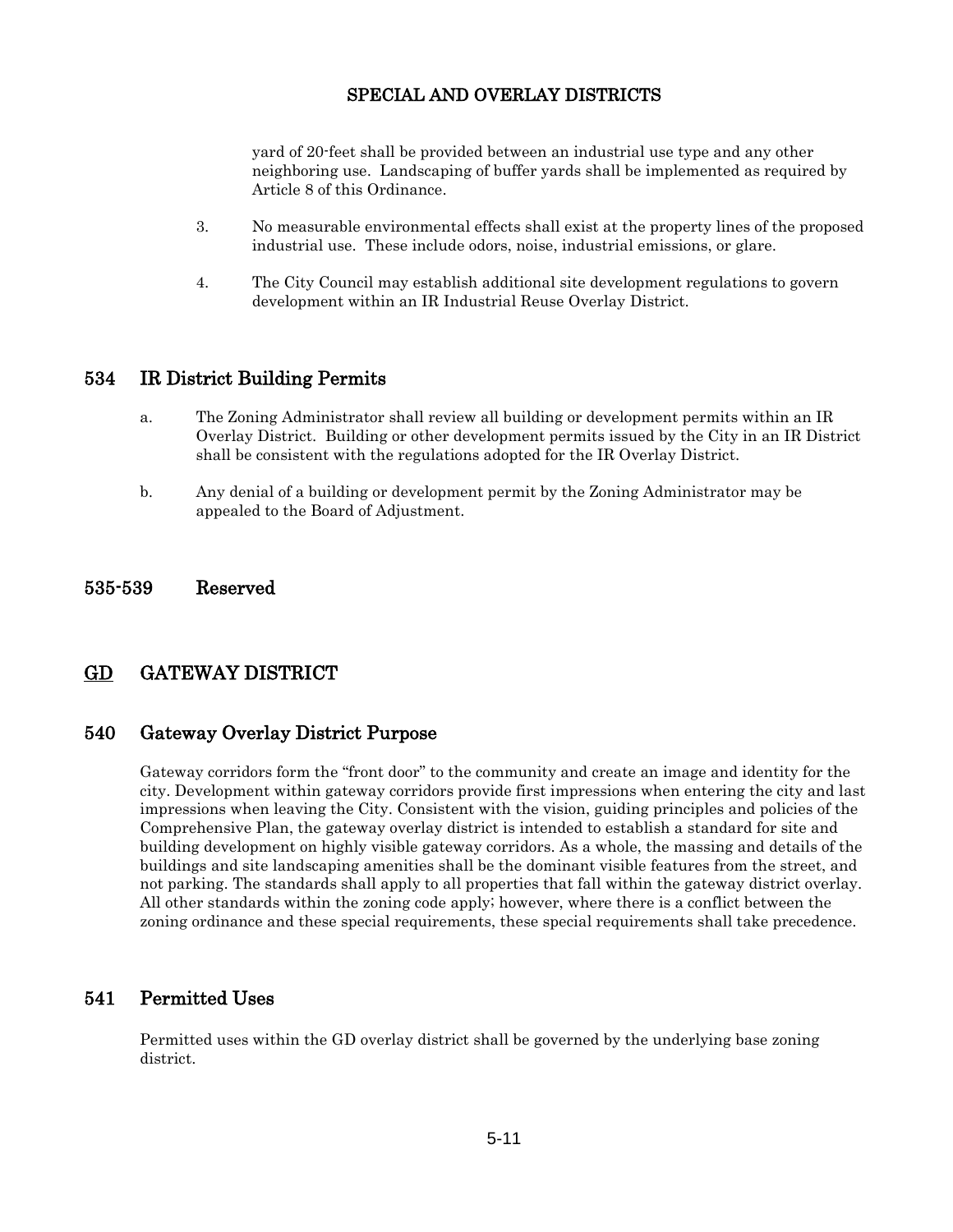# 542 District Applicability

Regulations for properties included within the Gateway Overlay District shall apply as follows:

- a. New Construction (including new construction that is a result of redevelopment)
- b. Additions to existing buildings. When one or both of the following conditions apply, the entire building and site must comply with the Site Development, Building, and Signage Regulations in sections 543, 544, and 545 below:
	- 1. An addition to an existing building, which exceeds 25% of the gross square footage of the building
	- 2. When the estimated improvement costs (not including site work) exceeds 50% of the assessed value of the buildings current value
- c. Any change from a permitted use in the underlying zoning district to a conditional use in the underlying zoning district
- d. Any rezoning of the base district

# 543 Site Development Regulations

The following site development regulations shall apply:

- a. Building Orientation
	- 1. New buildings shall be oriented with the front primary entry of the building facing towards an arterial street.
	- 2. For new buildings, a minimum of 25% of the lot frontage facing the primary arterial street shall consist of building frontage (this may include a patio or deck area that is connected to or part of the primary use of the building).
	- 3. Buildings shall be set back a minimum of 10 feet and a maximum of 20 feet from the front property line. The setback area shall be used for landscape areas, front entry enhancements, or for plaza space.
- b. Parking Location and Orientation
	- 1. Parking lots are encouraged to be located to the rear of the building. No more than 25% of the lot frontage can be utilized for surface parking area..
	- 2. Parking that is located in the front yard area shall be oriented to prevent headlight glare on to the principle arterial street.
	- 3. Parking that is located in the front yard area shall be screened from the principal arterial street through the use of landscaping or berming. Decorative see through fence materials no more than 3 ½ feet in height may be used to screen parking areas.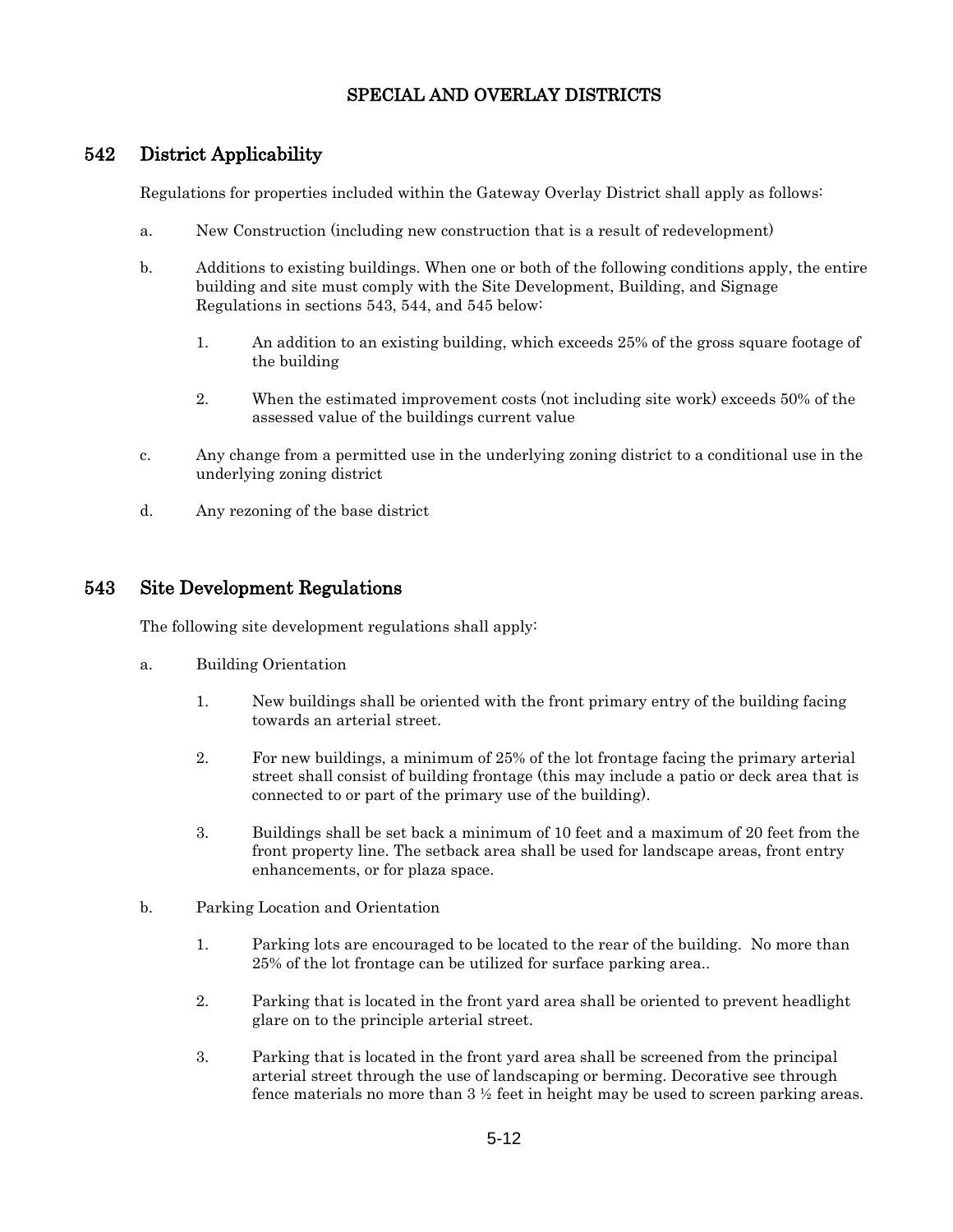- 4. Parking lots over 30 spaces or 10,000 square feet in area shall provide shade trees within planting islands. The island shall be a minimum 8' wide and 18' long. One island shall be provided for every 30 parking spaces. Grass, ground cover or shrubs shall also be planted within the island with the trees. The islands may be curbed and raised or sunken and utilized as a storm water management system.
- 5. Shared parking between adjacent uses is encouraged. A reduction in required parking spaces will be granted provided the applicant can demonstrate peak parking demands do not exceed total available parking spaces and proof of parking can demonstrate the ability to add parking should it be necessary. A shared parking agreement is required between property owners to be recorded with the Buena Vista County Recorder and the City Clerk.
- 6. Pedestrian ways (sidewalks, plazas, trails) shall be installed that connect building entrances and parking areas to existing or planned trails/sidewalks along public street rights of way. Clearly marked pedestrian lanes shall be provided through parking areas greater than 50 cars and at key crossings site entry drives. Sidewalks that connect the right of way to the building entrance shall be a minimum of 8 feet wide.

#### c. Utilities/Access/Infrastructure

- 1. Newly installed utility services, and service revisions necessitated by exterior alterations, shall be underground.
- 2. Utility service boxes shall be located in rear yards where possible or side yards as an alternative. If located near the front of the lot boxes shall be screened with landscaping and be designed to minimize their visual effect on the site.
- 3. On site stormwater management shall be shared between lots or to rear lots except where such features are manicured landscape amenity features, a maintained rainwater garden or functional aesthetic/art elements.
- 4. Access to sites in the gateway overlay districts shall be limited to one access on to the primary arterial street per existing lot for office or retail properties with less than 15,000 gross square feet. All other uses are limited to no more than two curb cuts on to the primary arterial. Driveway curb cuts shall be designed to a minimum width necessary to facilitate safe and efficient vehicular access consistent with the present or proposed use.
- 5. Where possible, consolidation of individual driveways is encouraged through shared driveway arrangements.
- 6. Provide pedestrian scale (16' maximum height) lighting along walkways into and out of parking lots to strengthen the sight line of the route of travel and increase security for nighttime use. This lighting shall be in addition to vehicular scale (20' plus height) parking lot lighting.
- 7. Refuse and waste removal areas, service yards, storage yards, and exterior work areas shall be screened from view from public ways, using materials as stated in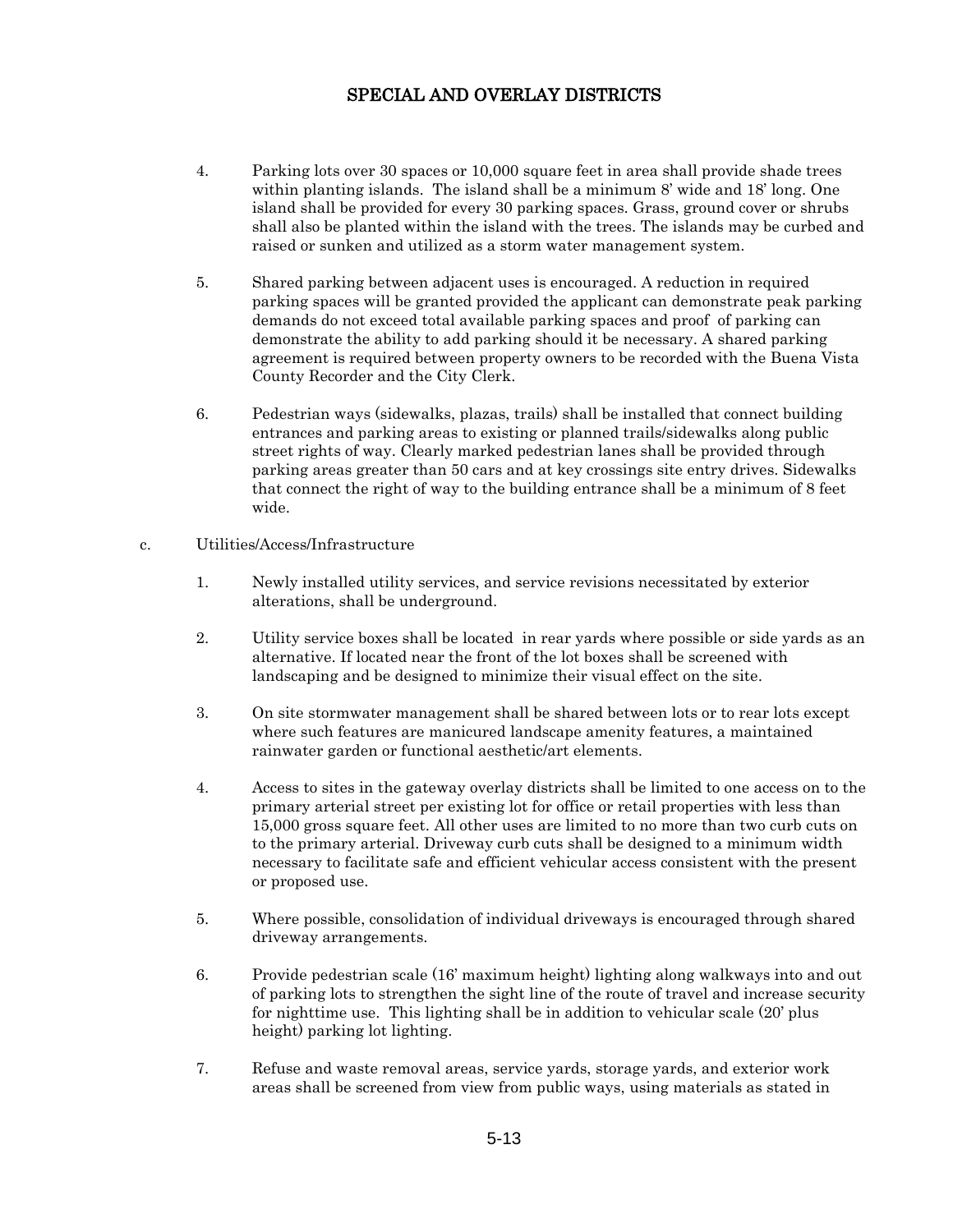criteria for equipment screening.

- d. Site Landscaping
	- 1. A minimum of one tree must be planted and maintained for each 500 square feet of pervious area.
	- 2. A minimum of one shrub shall be planted and maintained for each 150 square feet of pervious area. All required shrubs shall be planted in the front yard setback or front yard and street side yard if both exist.
	- 3. Herbaceous non-woody plant material may be substituted for the required shrubs at a rate of 4 herbaceous plants for 1 shrub. No more than 50% of the shrubs required can be substituted with herbaceous non-woody plant material. Plant material shall be selected for interest in its structure, texture, and color and for its ultimate growth. Plants chosen shall be indigenous to the area and hardy, harmonious to the design, and of good appearance.
	- 4. Parking areas and traffic ways shall be enhanced with landscaped spaces containing trees or tree groupings.
	- 5. Screening of service yards and other places that tend to be unsightly shall be accomplished by use of walls, fencing, planting, or combinations of those. Screening shall be equally effective in winter and summer.

# 544 Building Regulations

The following building regulations shall apply to all new development or redevelopment within the district and to any existing legal non-conforming use that change to a conforming use:

- a. Mechanical equipment or other utility hardware on roof, ground, or buildings shall be screened from public view with materials harmonious with the building, or they shall be so located as not to be visible from any public ways.
- b. Exterior lighting shall be part of the architectural concept. Fixtures, standards, and all exposed accessories shall be harmonious with building's design.
- c. Separate entries for each unit are encouraged with clustering four or less entries is allowable with appropriate architectural application, such as an interior breezeway or exterior courtyard. Facade details that reflect the buildings architectural style shall be used on all exposed building elevations, not just the street facing or entry facade.
- d. Building volume and mass are partially defined by facade treatment. Facades shall be designed to be proportional to the overall building and reflect the architectural style. Building volumes shall be reduced through wall offsets or projections. Such variations shall be designed so that there is no more than 25 linear feet of unvaried facade.
- e. Monotonous, uninterrupted expanses of wall shall be avoided. Recesses, projections, columns, openings, ornamentation, materials and colors shall be used to add texture and detail. Blank walls shall not normally exceed 10 feet of lineal frontage along primary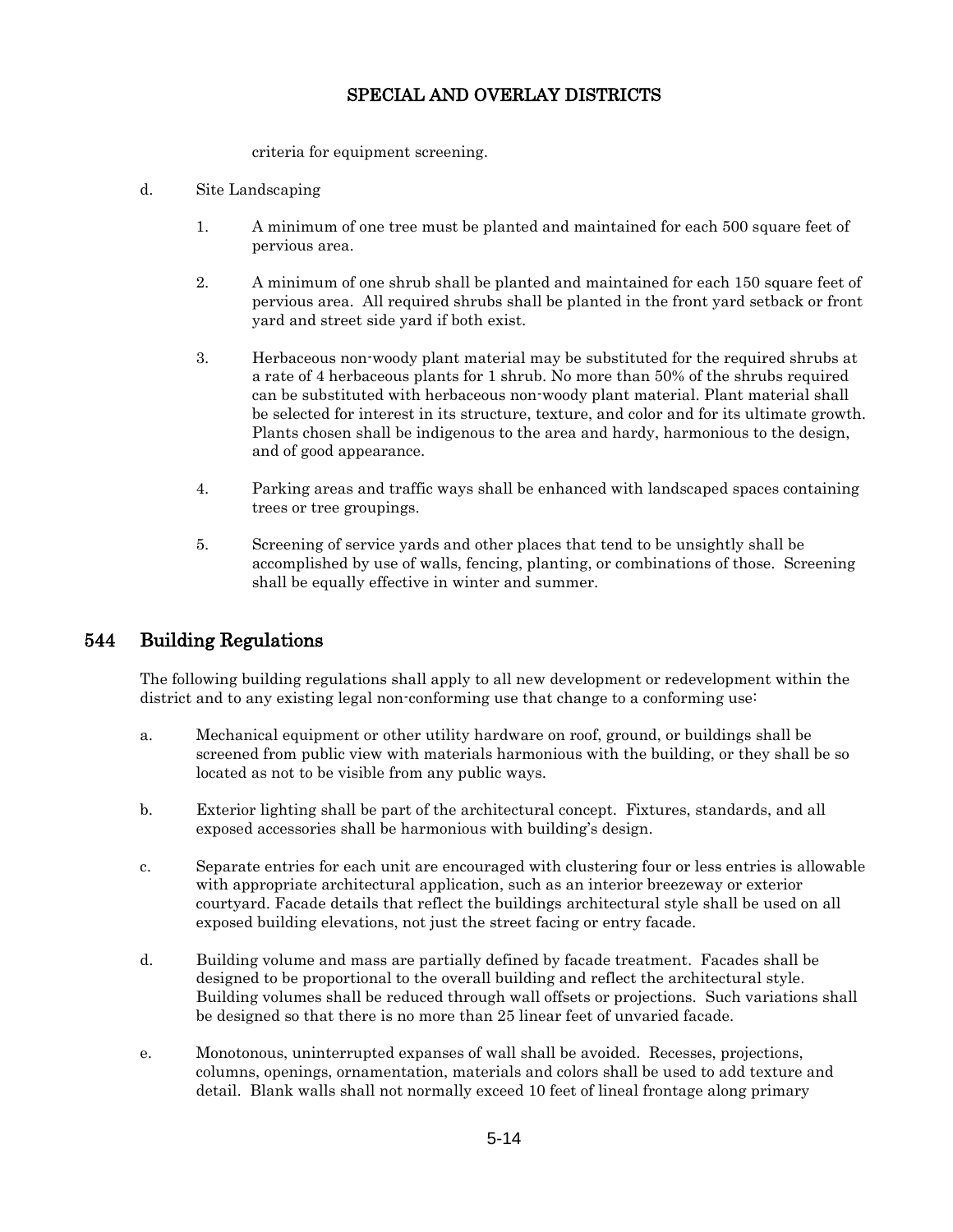arterial corridor and 25 feet along any side street.

- f. Entries and windows shall contribute to the volume, mass, proportion and texture of the building. They shall be designed as an integral part of the overall building design and shall reflect the building's architectural style.
- g. Street fronting windows shall be at least 12 inches and no more than 30 inches above the sidewalk level.
- h. Individual business entries shall be readily identifiable from the public right of way with primary building entries fronting on the primary arterial street. Entries can be articulated with recesses, projections, porches and other distinctive elements.
- i. Exterior wall materials shall be brick, stone, stucco or other high quality materials. Plywood, plastic, aluminum, vinyl siding and similar materials are not permitted. Exterior Insulation Finish System (EIFS) (commonly known by brand name "Dryvit" or similar) is allowed only if the final finish and connections appear as natural stucco. EIFS shall not be utilized in the lower 7' of the façade.
- j. Masonry shall be utilized on a minimum of 25% of each exterior surface except for the rear of the building.
- k. The selected material and color palette shall be used on all exposed sides of a building.
- l. Materials shall be high quality and durable.

# 545 Signage Regulations

The following signage regulations shall apply to all new development or redevelopment within the district and to any existing legal non-conforming sign that changes to a conforming sign:

- a. Every building or commercial complex shall incorporate sign design into the overall project design plan. Sign design, materials and illumination shall complement the building scale, proportions, architectural style, materials and colors.
- b. Where more than one sign is allowed, all signs shall be designed using the same construction methods and materials, colors, lettering and logo styles.
- c. The location and size of signs shall clearly relate to the architecture of that particular structure. Signs shall not cover windows, roof shapes or dominate trim. Roof and wall signs that extend above roof lines are prohibited.
- d. Wall and fascia signs shall be located to indicate building entries without dominating the facade.
- e. Freestanding pole and pylon signs are prohibited. Low profile monument signs are to be allowed. Monument signs may be placed in the 10' front yard setback. Low profile monument signs shall be placed so as not to obstruct vision or create a traffic hazard.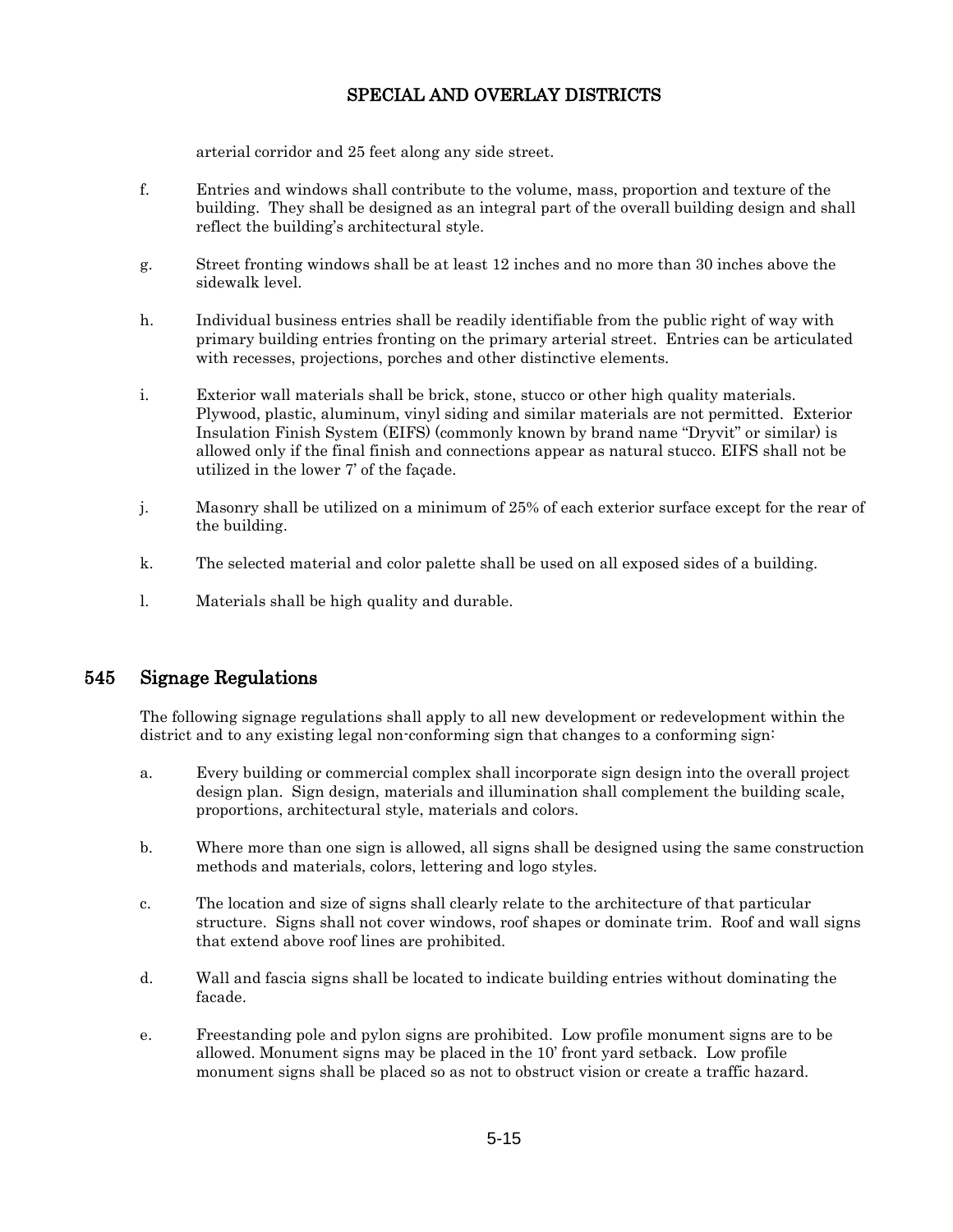- f. Low profile monument signs shall incorporate the architectural character and materials of the building.
- g. A single, low profile monument sign may incorporate the addresses and business names for multiple tenants of a building or complex. All tenant signs shall be of a uniform size, color and style when combined in a single sign format.
- h. A freestanding monument sign may not exceed 25 Square feet per side and not exceed 4'-6" in height.
- i. Projecting signs are allowed on storefronts up to a height of 14 feet, with maximum projection of 4 feet from the face of the building. Clearance of at least 8 feet must be maintained to the sidewalk. The overall size of the sign shall not exceed 10 square feet.
- j. The total area of all signs on a building should be limited to a size equal to one square foot per frontage foot of building face, with a minimum allowance of 25 square feet regardless of front footage. When the ground floor of a building is occupied by more than one tenant, each shall be entitled to a pro-rata share footage based on the frontage used by that tenant with each tenant being entitled to a minimum of 25 square feet regardless of each tenant's front footage.
- k. Sign should be located directly above the business entrance or to the sides of the entrance at eye level, so that they are visible below the foliage of street trees for the amenity and convenience of the pedestrian. Sign may be located centered on the building frontage if the main entrance is off set to a side.
- l. The size of signs shall be appropriate to viewing distance. Pedestrian oriented signs shall be smaller than vehicle oriented signs, however all signs shall be in scale with the streetscape/pedestrian movements.
- m. The maximum number of permanent signs per business shall be two different types of signs, such as a wall sign, a projecting sign or a permanent banner. Otherwise only one sign per business is allowed.
- n. Additional or larger signs may be allowed for large scale projects provided that the function and design is justified through a comprehensive sign plan for the project and approved by the City. Justification for additional signs shall be based on functional needs, such as multiple entrances or uses within a development. Larger signs shall be justified by specific site conditions or appropriate proportional scale to the overall building.
- o. Internally illuminated plastic signs are prohibited. Individually illuminated sign letters within an allowable wall sign area may be used, provided the entire sign and background are not internally illuminated.
- p. Additional signs are allowed for businesses that provide pedestrian access to sales and service areas through the rear of buildings. For such businesses, rear access signage shall be equal to allowable signage for front facades.
- q. Window graphics shall be applied so that they do not obscure visibility into a shop. No more than 25% of an area of any one window shall be used for a sign. Such signage shall be designed to complement the other signs and the design of the storefront.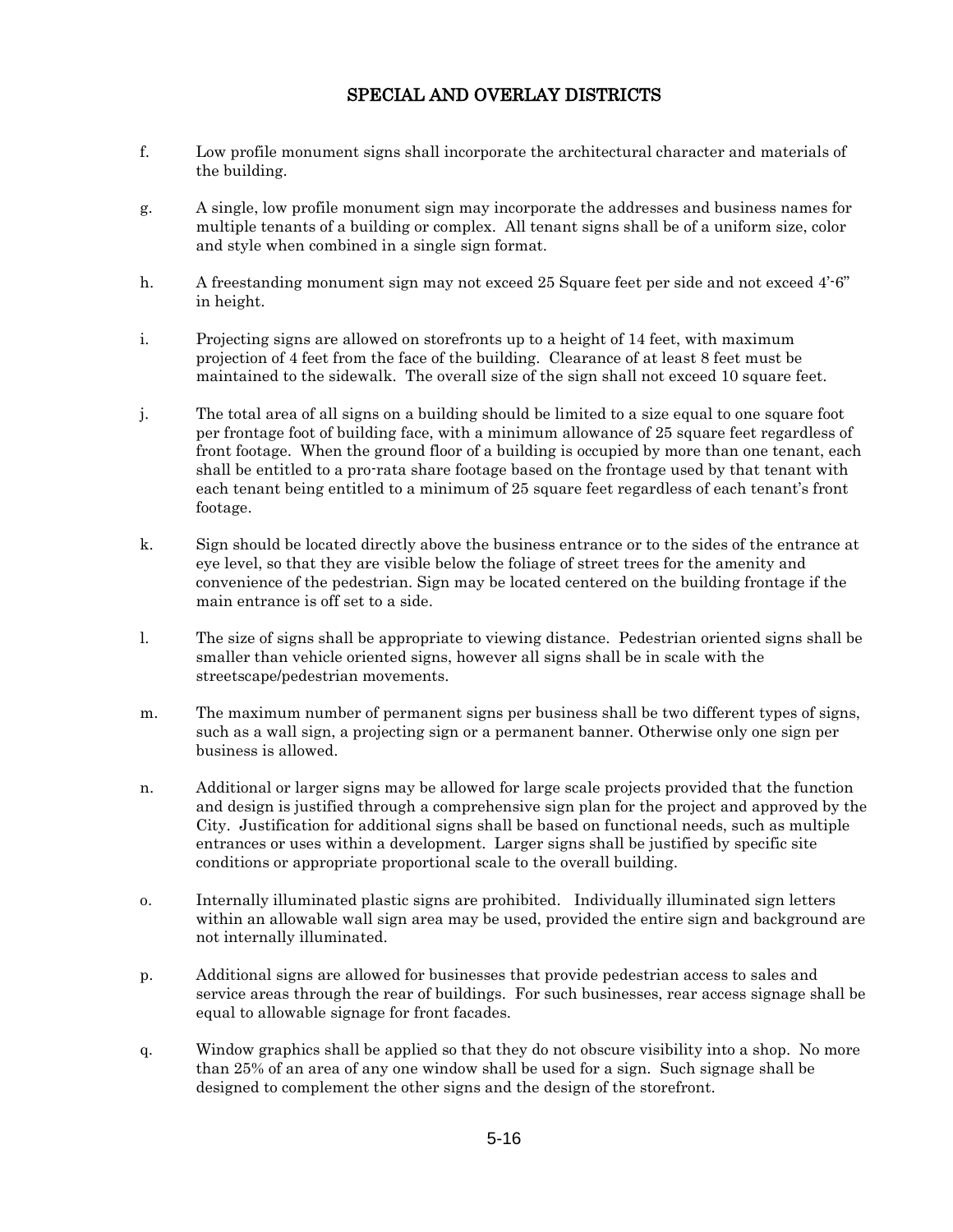- r. Window graphics are recommended to be painted or applied vinyl letters on glass or a clear acrylic panel behind the windows. These types of window graphics are permanent signs, and their area must be counted in the overall allowable area for signs.
- s. Banners and cloth signs shall be used primarily for special, festive occasions. If such signs are used on a permanent basis, a condition of their initial approval is agreement to replace them when they begin to show wear. A banner shall be considered a permanent sign if it displays content or identification of any kind that relates to the business or service establishment of the building to which the banner is attached.

## 546 Development Review

Development projects submitted to the city within the Gateway District Overlay shall be administratively reviewed by the zoning and building official for compliance with the regulations of the Gateway Overlay District. The zoning official may choose to engage the Design Review Architect as assigned by the City of Storm Lake to suggest enhancements and review the development plans for compliance with this article.

Site plans and building plans shall be submitted and reviewed consistent with the procedures outlined in Article 12.

# 547-549 Reserved

# AH AIRPORT HEIGHT ZONING DISTRICT

## 550 Airport Height Zoning

This Article shall be known and cited as "The Storm Lake Municipal Airport Height Zoning District."

- a. Definitions: As used in this Article, unless the context otherwise requires:
	- 1. "AIRPORT": The Storm Lake Municipal Airport.
	- 2. "AIRPORT ELEVATION": The highest point of an airport's usable landing area measured in feet above mean sea level, which elevation is established to be one thousand four hundred eighty-seven and one-half feet (1,487.5').
	- 3. "AIRPORT HAZARD": Any structure or tree or use of land which would exceed the Federal obstruction standards as contained in fourteen (14) Code of Federal Regulations sections seventy-seven point twenty-one (77.21), seventy-seven point twenty-three (77.23) and seventy-seven point twenty-five (77.25) latest revisions, and which obstruct the airspace required for flight of aircraft and landing or takeoff at an airport or is otherwise hazardous to such landing or taking off of aircraft.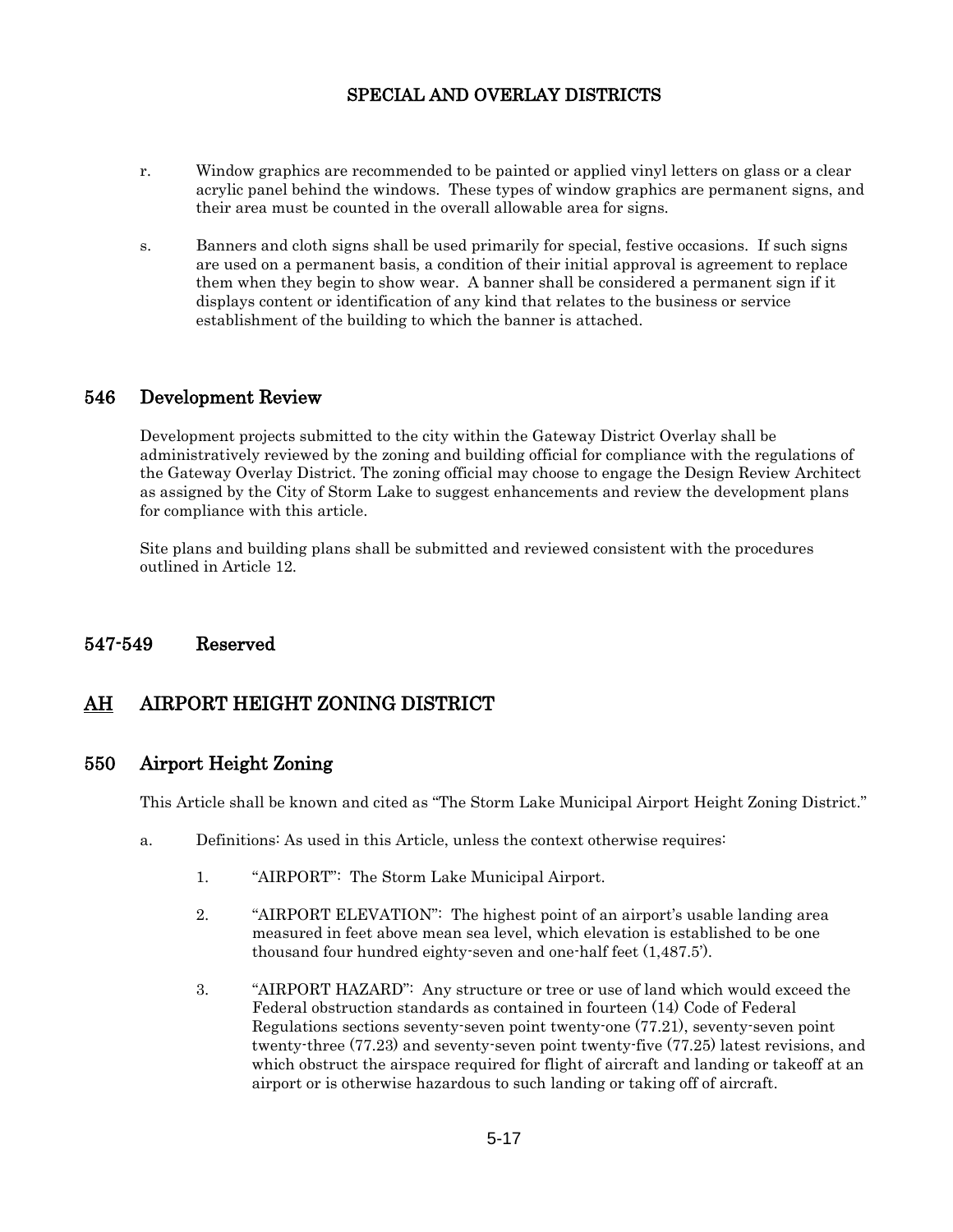- 4. "RUNWAY OBSTACLE FREE ZONE": A surface longitudinally centered on a runway. When the runway has a specially prepared hard surface, the runway obstacle free zone extends two hundred feet (200') beyond each end of that runway. The width of the runway obstacle free zone of a runway will be that width prescribed in part 77 of the Federal Aviation Regulations (FAR) for the most precise approach existing or planned for either end of that runway. The elevation of any point of the runway obstacle free zone is the same as the elevation of the nearest point of the runway centerline.
- 5. "AIRSPACE HEIGHT": For the purpose of determining the height limits in all zones set forth in this Article and shown on the Storm Lake Municipal Airport Height Zoning Map, the datum shall be mean sea level elevation unless otherwise specified.
- 6. "CONTROL ZONE": Airspace extending upward from the surface of the earth which may include one or more airports and is normally a circular area of five (5) statute miles in radius, with extensions where necessary to include instrument approach and departure paths.
- 7. "INSTRUMENT RUNWAY": A runway having an existing instrument approach procedure utilized air navigation facilities or area type navigation equipment, for which an instrument approach procedure has been approved or planned.
- 8. "MINIMUM DESCENT ALTITUDE": The lowest altitude, expressed in feet above mean sea level, to which descent is authorized on final approach or during circle to land maneuvering in execution of a standard instrument approach procedure, where no electronic glide slope is provided.
- 9. "MINIMUM ENROUTE ALTITUDE": The altitude in effect between fixes which assured acceptable navigational signal coverage and meets obstruction clearance requirements between those fixes.
- 10. "MINIMUM OBSTRUCTION CLEARANCE ALTITUDE": The specified altitude in effect between radio fixes or VOR airways, off-airway routes, or route segments which meets obstruction clearance requirements for the entire route segment and which assures acceptable navigational signal coverage only within twenty-two (22) miles of a VOR.
- 11. "RUNWAY": A defined area on an airport prepared for landing and takeoff of aircraft along its length.
- 12. "VISUAL RUNWAY": A runway intended solely for the operation of aircraft using visual approach procedures with no straight-in instrument approach procedure and no instrument designation indicated on a FAA approved airport layout plan, a military services approved military airport layout plan, or by any planning document submitted to the FAA by competent authority.
- b. Airport Zones and Airspace Limitations

In order to carry out the provisions of this Section, there are hereby created and established certain zones which are depicted on the Storm Lake Municipal Airport Height Zoning Map.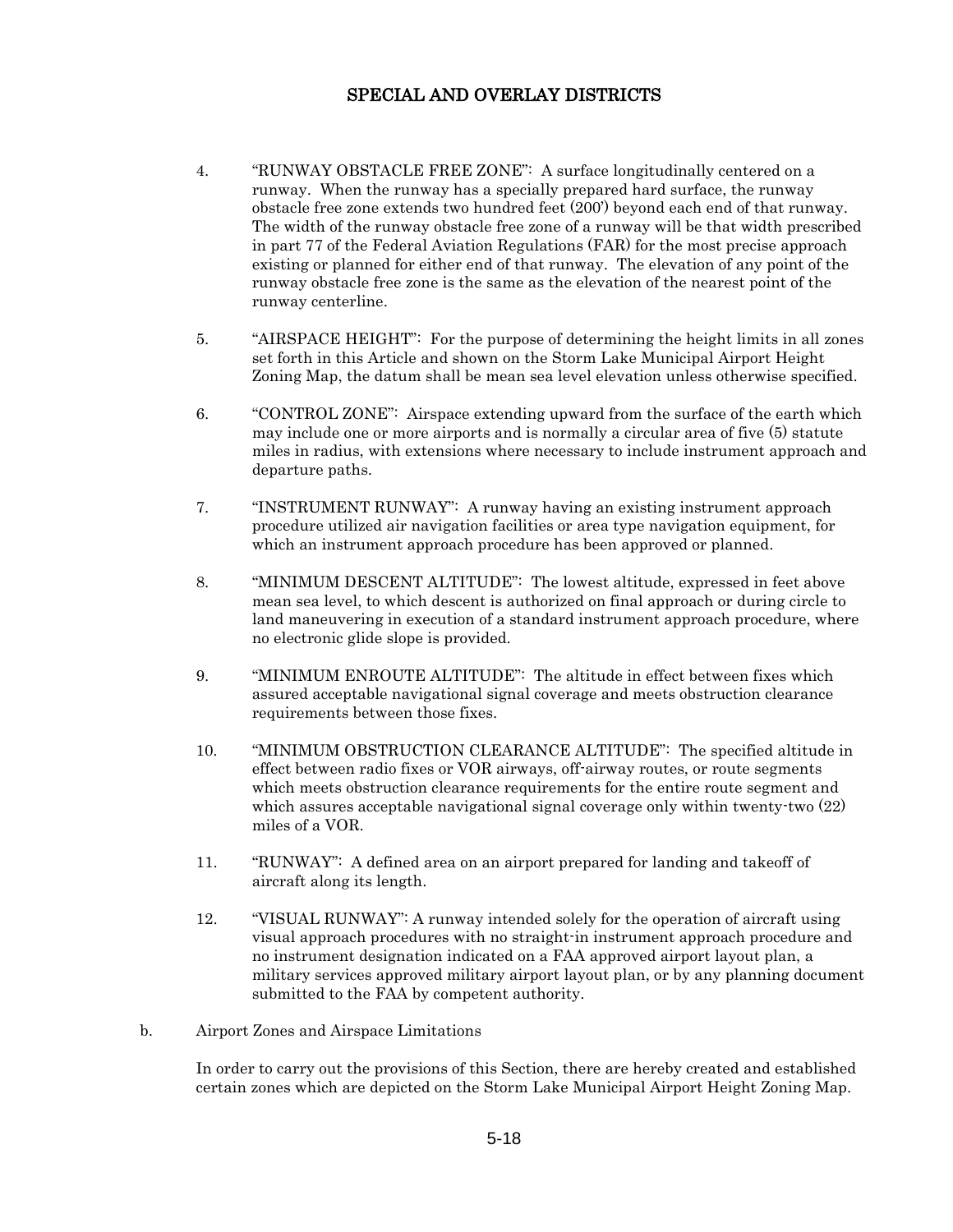A structure located in more than one zone of the following zones is considered to be only in the zone with the more restrictive height limitation. The various zones are hereby established and defined as follows:

1. Horizontal Zone:

Airport Height Zone: The land lying under a horizontal plane one hundred fifty feet (150') above the established airport elevation, the perimeter of which is constructed by: Swinging arcs of ten thousand feet (10,000') radii from the center of each end of the primary surface of runways seventeen (17) and thirty-five (35), and connecting the adjacent arcs by lines tangent to those arcs. No structure shall exceed one hundred fifty feet (150') above the established airport elevation in the horizontal zone, as depicted on the Storm Lake Municipal Airport Height Zoning Map.

2. Conical Zone:

The land lying under a surface extending outward and upward from the periphery of the horizontal surface at a slope of twenty (20) to one (1) for a horizontal distance of four thousand feet (4,000'). No structure shall penetrate the conical surface in the conical zone, as depicted on the Storm Lake Municipal Airport Height Zoning Map.

3. Approach Zone:

The landing lying under a surface longitudinally centered on the extended runway centerline and extending outward and upward from each end of the primary surface. (Note: An approach surface is applied to each end of each runway based upon the type of approach available or planned for that runway end).

- (a) The inner edge of the approach surface is:
	- 1) Two hundred fifty feet (250') wide for runways six (6) and twenty-four (24).
	- 2) Five hundred feet (500') wide for runways thirteen (13), thirty-one (31), seventeen (17) and thirty-five (35).
- (b) The outer edge of the approach zone is:
	- 1) One thousand two hundred fifty feet  $(1,250)$  for runways six  $(6)$  and twenty-four (24).
	- 2) One thousand five hundred feet  $(1,500)$  for runway thirteen  $(13)$ .
	- 3) Two thousand feet (2,000') for runway thirty-one (31).
	- 4) Three thousand five hundred feet (3,500') for runways seventeen (17) and thirty-five (35).
- (c) The approach zone extends for a horizontal distance of:
	- 1) Five thousand feet (5,000') at a slope of twenty (20) to one (1) for runways thirteen (13), thirty-one (31), six (6) and twenty-four (24).
	- 2) Ten thousand feet  $(10,000)$  at a slope of thirty-four  $(34)$  to one  $(1)$  for runways seventeen (17) and thirty-five (35).

No structure shall exceed the approach surface to any runway, as depicted on the Storm Lake Municipal Height Zoning Map.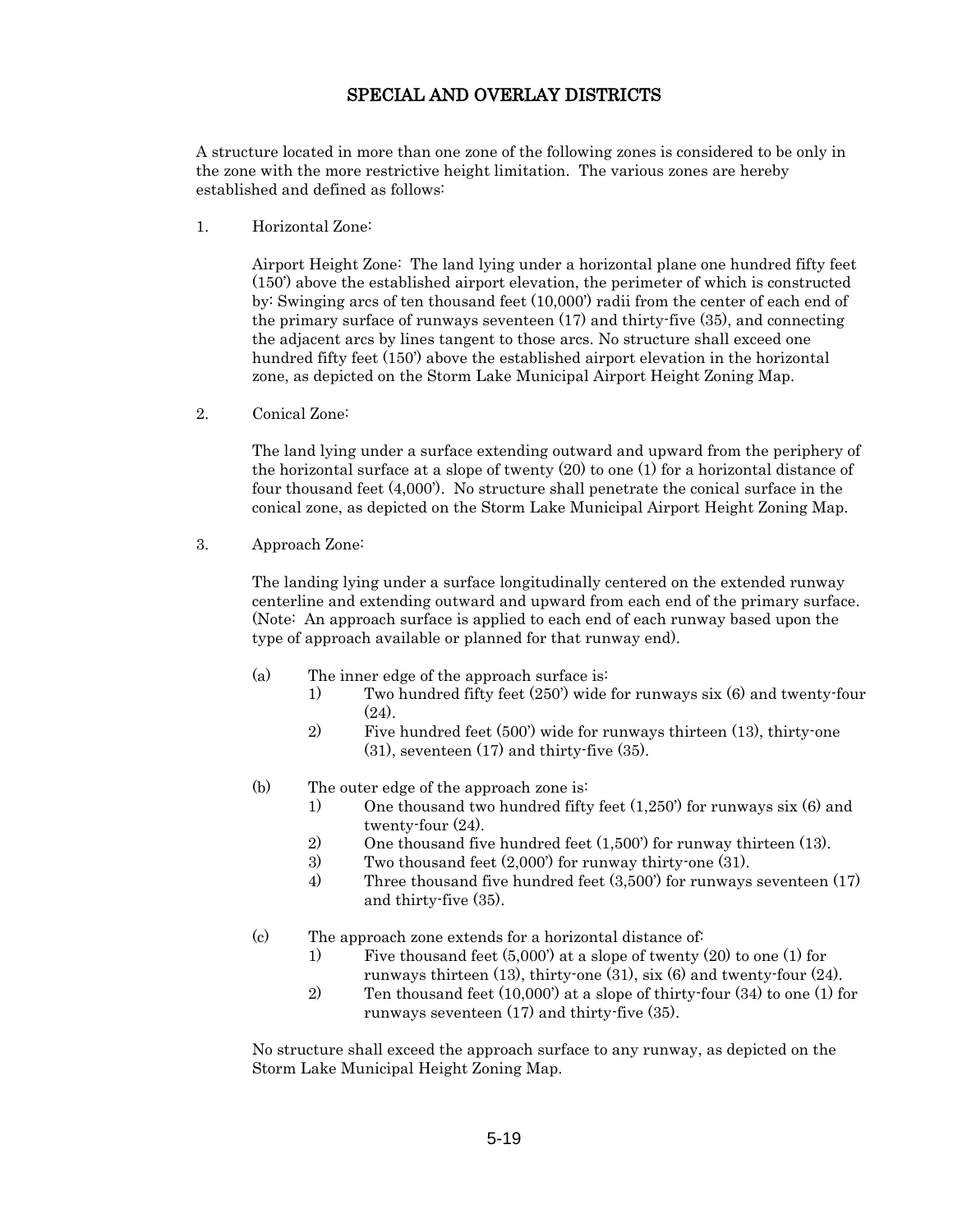4. Transitional Zone:

The land lying under those surfaces extending outward and upward at right angles to the runway centerline and the runway centerline extended at a slope of seven (7) to one (1) from the sides of the primary surface and form the sides of the approach surfaces.

No structure shall exceed the approach surface to any runway, as depicted on the Storm Lake Municipal Airport Height Zoning Map.

5. No structure shall be erected in Buena Vista County that raises the published minimum descent altitude for an instrument approach to any runway, nor shall any structure be erected that causes the minimum obstruction clearance altitude or minimum enroute altitude to be increased on any Federal airway in Buena Vista County.

#### c. Use Restrictions

Notwithstanding any other provisions of Section 550, no use may be made of land or water within the City of Storm Lake, Buena Vista County, or Sac County in such a manner as to interfere with the operation of any airborne aircraft. The following special requirements shall apply to each permitted use:

- 1. All lights or illumination used in conjunction with street, parking signs or uses of land and structures shall be arranged and operated in such a manner that it is not misleading or dangerous to aircraft operating from the Storm Lake Municipal Airport or in the vicinity thereof.
- 2. No operations from any use shall produce smoke, glare or other visual hazards within three (3) statute miles of any usable runway of the Storm Lake Municipal Airport.
- 3. No operations from any use in the City of Storm Lake, Buena Vista County or Sac County, shall produce electronic interference with navigation signals or radio communication between the airport and aircraft.

#### d. Lighting

- 1. Notwithstanding the provisions of Section 550 the owner of any structure over two hundred feet (200') above the ground level must install on the structure lighting in accordance with Federal Aviation Administration (FAA), Advisory Circular 70-7460- 1K and amendments. Additionally, any structure, constructed after the effective date of this Chapter and exceeding nine hundred forty-nine feet (949') above ground level, must install on that structure high intensity white obstruction lights in accordance with Chapter 7 of the FAA Advisory Circular 70-7460-1K and amendments.
- 2. Any permit or variance granted may be so conditioned as to require the owner of the structure or growth in question to permit the City of Storm Lake, Buena Vista County, or Sac County, at its own expense to install, operate and maintain thereto such markers or lights as may be necessary to indicate to pilots the presence of an airspace hazard.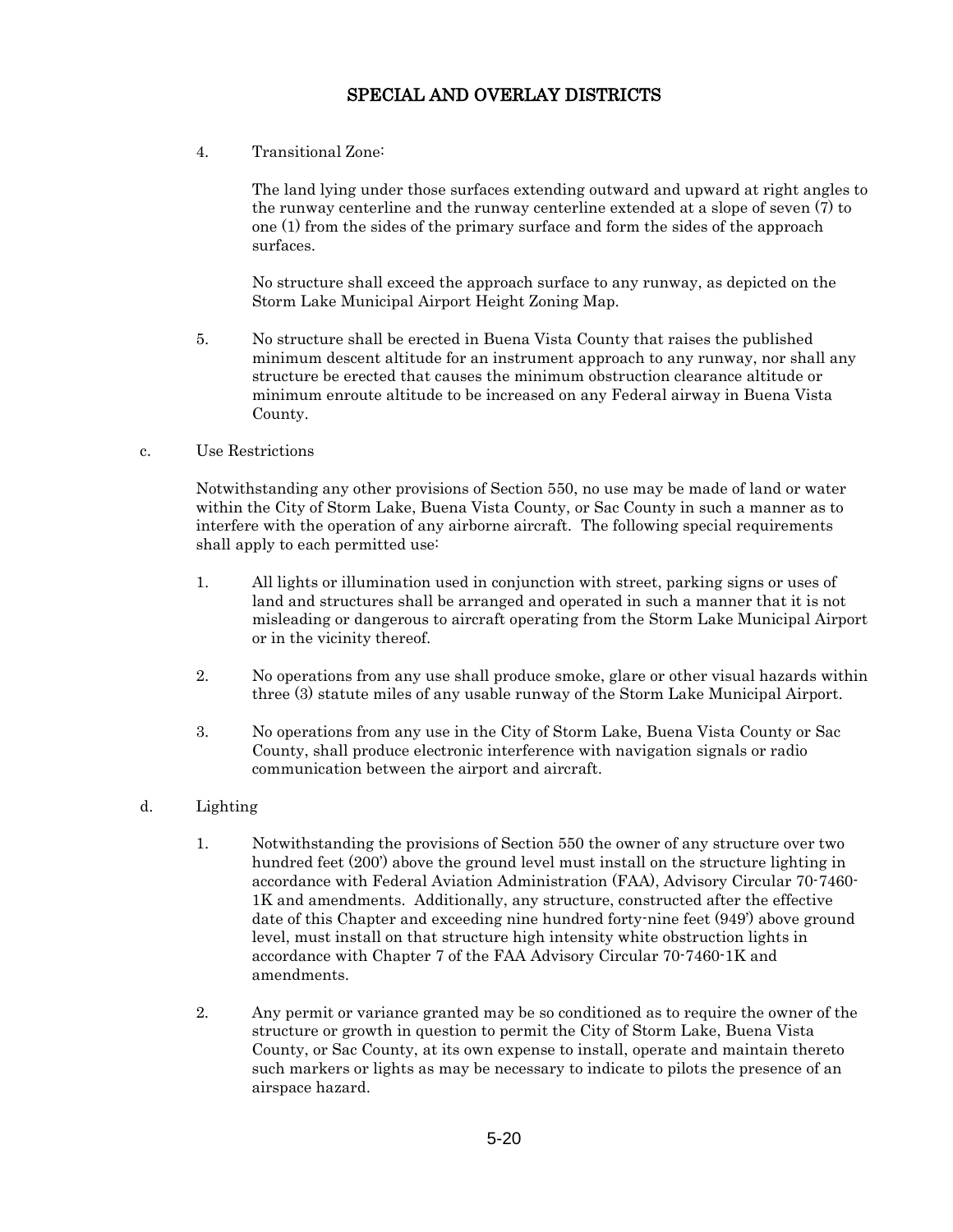#### e. Variances

Any person desiring to erect or increase the height of any structure, or to permit the growth of any tree, or otherwise use his property in violation of any Section of this Chapter, may apply to the Airport Board of Adjustment for variance from such regulations. No application for variance to the requirements of this Chapter may be considered by the Board of Adjustment unless a copy of the application has been submitted to the Storm Lake Airport Commission for its opinion as to the aeronautical effects of such a variance. If the Storm Lake Airport Commission does not respond to the Board of Adjustment within fifteen (15) days from receipt of the copy of application, the Board may make its decision to grant or deny the variance.

- f. Airport Board of Adjustment
	- 1. There is hereby created a Board of Adjustment to have and exercise the following powers:
		- (a) To hear and decide appeals from any order, requirement, decision, or determination made by the Airport Zoning Board in the enforcement of this Article;
		- (b) To hear and decide special exceptions to the terms of this Article upon which such Board of Adjustments under such regulations may be required to pass; and
		- (c) To hear and decide specific variances.
	- 2. The Airport Board of Adjustment shall consist of seven (7) members appointed pursuant to the provisions of Section 329.12, Code of Iowa, and each shall serve for a term of five (5) years and until his/her successor is duly appointed and qualified.
	- 3. The Airport Board of Adjustment shall adopt rules for its governance and in harmony with the provisions of this Article. Meetings of the Board shall be held at the call of the chairman and at such other times as the Board of Adjustment may determine. The chairman, or in his/her absence the acting chairman, may administer oaths and compel the attendance of witnesses. All meetings of the Board of Adjustment shall be open to the public. The Board of Adjustment shall keep minutes of its proceedings, showing the vote of each member upon each question, or if absent or failing to vote, indicating such fact, and shall keep records of its examinations and other official actions, all of which shall immediately be filed in the office of the Storm Lake City Zoning Administrator, and on due cause shown.
	- 4. The Airport Board of Adjustment shall have the powers established in Iowa Code, Section 414.12.
	- 5. The concurring vote of a majority of the members of the Airport Board of Adjustment shall be sufficient to reverse any order, requirement, decision or determination of any administrative official or to decide in favor of the applicant on any matter upon which it is required to pass under this Article, or to effect variations of this Article.